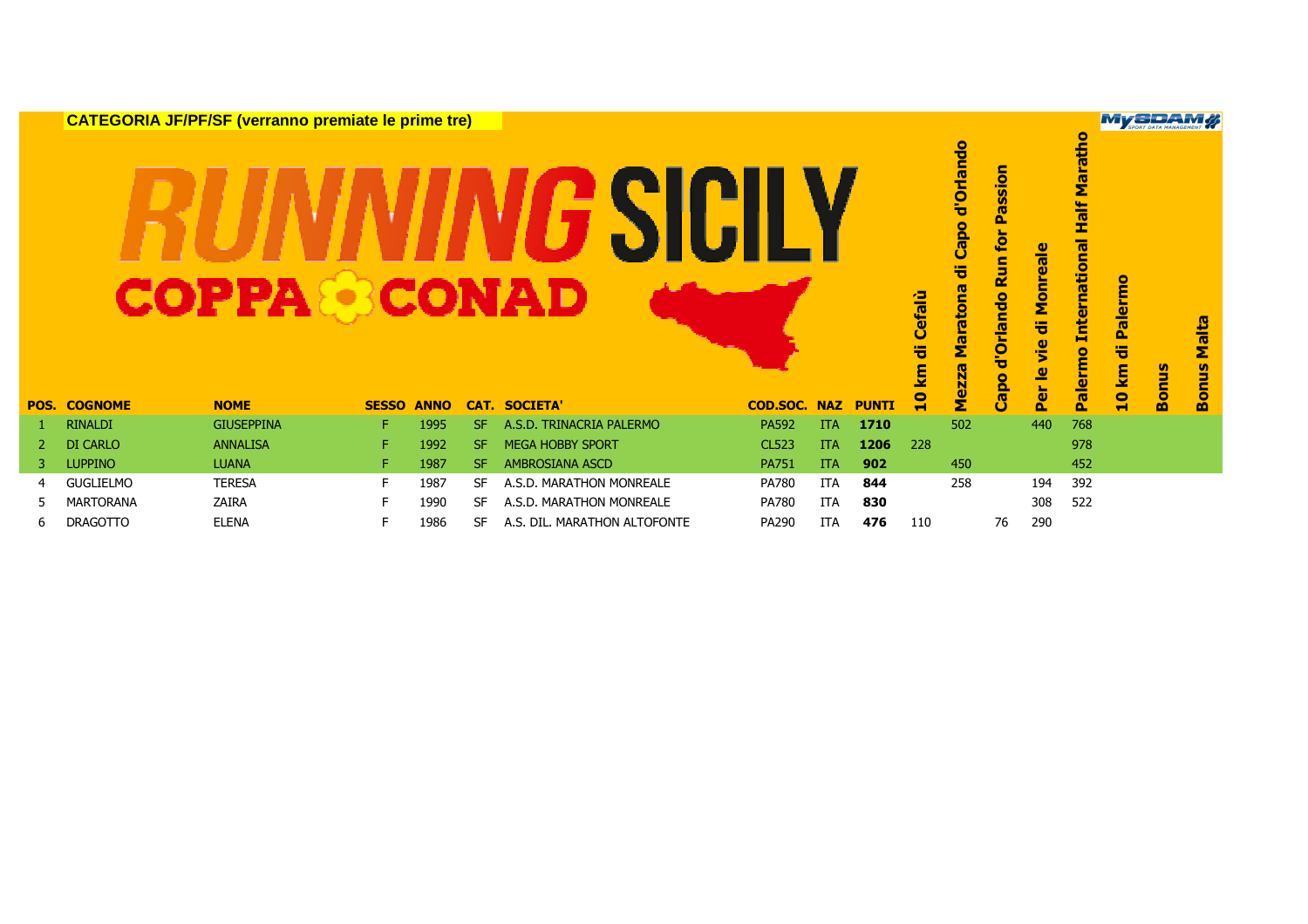|                |                                                                                                                                                                                                                                                                                                                                                                                               | <b>CATEGORIA SF35 (verranno premiate le prime tre)</b> |    |      |             |                                |              |            |              |                          |                                                 |                                                                                   |                               |                                                           | MySDAM                |              |                     |
|----------------|-----------------------------------------------------------------------------------------------------------------------------------------------------------------------------------------------------------------------------------------------------------------------------------------------------------------------------------------------------------------------------------------------|--------------------------------------------------------|----|------|-------------|--------------------------------|--------------|------------|--------------|--------------------------|-------------------------------------------------|-----------------------------------------------------------------------------------|-------------------------------|-----------------------------------------------------------|-----------------------|--------------|---------------------|
|                | <b>COPPA</b><br>CONAD<br><b>NOME</b><br><b>CAT. SOCIETA'</b><br><b>COD.SOC. NAZ</b><br><b>POS. COGNOME</b><br><b>SESSO</b><br><b>ANNO</b><br><b>MARIA</b><br>F<br>ASD MEDIA@<br>PA453<br>616<br><b>SVIRIDENKO</b><br>1983<br><b>SF35</b><br><b>ITA</b><br><b>FORLESE</b><br><b>GABRIELLA MARIA</b><br>ATLETICA SAVOCA SSD A RL<br>F<br><b>ME740</b><br>1981<br><b>ITA</b><br>282<br>2<br>SF35 |                                                        |    |      |             |                                |              |            |              | Cefalù<br>ᄬ<br><u>ទ្</u> | Capo d'Orlando<br>ㅎ<br>Maratona<br><b>Mezza</b> | Passion<br>for<br><b>Run</b><br><b>Orlando</b><br>$\overline{\mathbf{v}}$<br>Capo | Monreale<br>등<br>je<br>Per le | Maratho<br><b>Half</b><br><b>International</b><br>Palermo | Palermo<br>ㅎ<br>10 km | <b>Bonus</b> | <b>Malta</b><br>ម្ម |
|                |                                                                                                                                                                                                                                                                                                                                                                                               |                                                        |    |      |             |                                |              |            | <b>PUNTI</b> | $\mathbf{a}$             |                                                 |                                                                                   |                               |                                                           |                       |              | Bon                 |
|                |                                                                                                                                                                                                                                                                                                                                                                                               |                                                        |    |      |             |                                |              |            |              |                          |                                                 |                                                                                   | 248                           | 368                                                       |                       |              |                     |
|                |                                                                                                                                                                                                                                                                                                                                                                                               |                                                        |    |      |             |                                |              |            |              |                          | 108                                             |                                                                                   |                               | 174                                                       |                       |              |                     |
| 3.             | <b>GORGOTESCU</b>                                                                                                                                                                                                                                                                                                                                                                             | NICOLETA CARMEN                                        | F. | 1982 | <b>SF35</b> | <b>AMBROSIANA ASCD</b>         | <b>PA751</b> | <b>ITA</b> | 266          | 82                       |                                                 | 67                                                                                |                               |                                                           | 117                   |              |                     |
| $\overline{4}$ | <b>RAFFO</b>                                                                                                                                                                                                                                                                                                                                                                                  | <b>SILVIA</b>                                          | F. | 1980 |             | SF35 A.S. DIL. TORREBIANCA     | <b>ME110</b> | <b>ITA</b> | 248          |                          |                                                 | 42                                                                                |                               | 206                                                       |                       |              |                     |
| 5.             | <b>KUNINA</b>                                                                                                                                                                                                                                                                                                                                                                                 | <b>OLHA</b>                                            | F  | 1982 | <b>SF35</b> | A.S. DIL. TORREBIANCA          | <b>ME110</b> | <b>UKR</b> | 221          |                          |                                                 | 51                                                                                | 78                            | 92                                                        |                       |              |                     |
| 6              | <b>RESTIVO</b>                                                                                                                                                                                                                                                                                                                                                                                | LOREDANA                                               | F  | 1983 |             | SF35 RUN CARD                  |              | <b>ITA</b> | 82           |                          | 10                                              |                                                                                   |                               | 72                                                        |                       |              |                     |
|                | <b>SPADARO</b>                                                                                                                                                                                                                                                                                                                                                                                | <b>SIMONA</b>                                          | F  | 1981 | <b>SF35</b> | A.S.D.PODISTICA CAPO D'ORLANDO | ME629        | <b>ITA</b> | 22           | 8                        |                                                 |                                                                                   |                               | 14                                                        |                       |              |                     |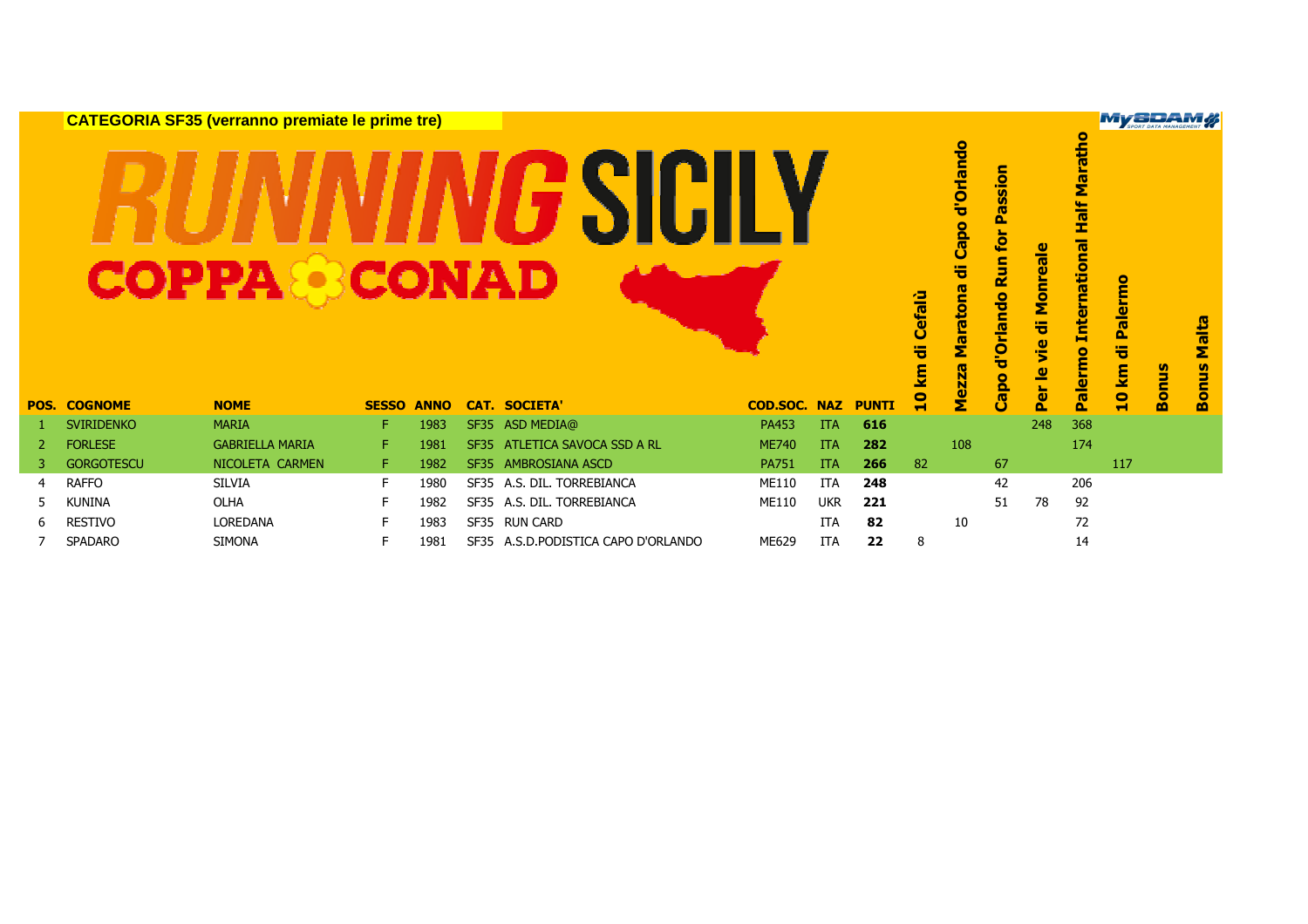|    |                     | <b>CATEGORIA SF40 (verranno premiate le prime sei)</b> |              |             |                  |                                  |                     |            |              |                  |                                                           |                                                            |                                                                                    |                       | <b>My SPORT DATA MANAGEMENT</b> |                              |
|----|---------------------|--------------------------------------------------------|--------------|-------------|------------------|----------------------------------|---------------------|------------|--------------|------------------|-----------------------------------------------------------|------------------------------------------------------------|------------------------------------------------------------------------------------|-----------------------|---------------------------------|------------------------------|
|    |                     | COPPA                                                  |              |             |                  | CONAD                            |                     |            |              | Cefalù<br>ㅎ<br>E | d'Orlando<br>Capo<br>등<br><b>Maratona</b><br><b>Mezza</b> | for Passion<br><b>Run</b><br>d'Orlando<br>등<br><b>Capo</b> | Half Maratho<br><b>International</b><br>Monreale<br><u>ie</u><br>Palermo<br>Per le | Palermo<br>ㅎ<br>10 km | <b>Bonus</b>                    | <b>Malta</b><br><b>Bonus</b> |
|    | <b>POS. COGNOME</b> | <b>NOME</b>                                            | <b>SESSO</b> | <b>ANNO</b> |                  | <b>CAT. SOCIETA'</b>             | <b>COD.SOC. NAZ</b> |            | <b>PUNTI</b> | $\mathbf{a}$     |                                                           |                                                            |                                                                                    |                       |                                 |                              |
|    | <b>SORVILLO</b>     | <b>SIMONA</b>                                          | F.           | 1979        |                  | SF40 A.S.D. PALERMO CITY RUNNERS | <b>PA768</b>        | <b>ITA</b> | 1102         |                  |                                                           |                                                            | 722<br>380                                                                         |                       |                                 |                              |
| 2  | <b>BONANNO</b>      | ANGELITA                                               | F.           | 1978        | SF40             | A.S. DIL. MARATHON MISILMERI     | <b>PA457</b>        | <b>ITA</b> | 812          |                  | 446                                                       |                                                            | 366                                                                                |                       |                                 |                              |
|    | <b>BENTIVEGNA</b>   | <b>ANTONINA</b>                                        | F.           | 1979        | SF <sub>40</sub> | A.S. DIL. MARATHON ALTOFONTE     | <b>PA290</b>        | <b>ITA</b> | 756          |                  | 144                                                       |                                                            | 212<br>400                                                                         |                       |                                 |                              |
| 4  | <b>BELLANCA</b>     | <b>MARCELLA</b>                                        | F.           | 1976        |                  | SF40 FORHANS TEAM                | <b>RM294</b>        | <b>ITA</b> | 244          | 126              |                                                           |                                                            |                                                                                    | 118                   |                                 |                              |
| 5  | DI NOTO             | <b>SABRINA</b>                                         | F.           | 1975        | SF40             | A.S.DIL. UNIVERSITAS PA          | <b>PA030</b>        | <b>ITA</b> | 218          |                  |                                                           |                                                            | 98<br>120                                                                          |                       |                                 |                              |
| 6. | <b>LIONTI</b>       | <b>MELISSA</b>                                         | F.           | 1977        | SF40             | <b>ATLETICA ENNA</b>             | <b>EN530</b>        | <b>ITA</b> | 143          | 142              | -1                                                        |                                                            |                                                                                    |                       |                                 |                              |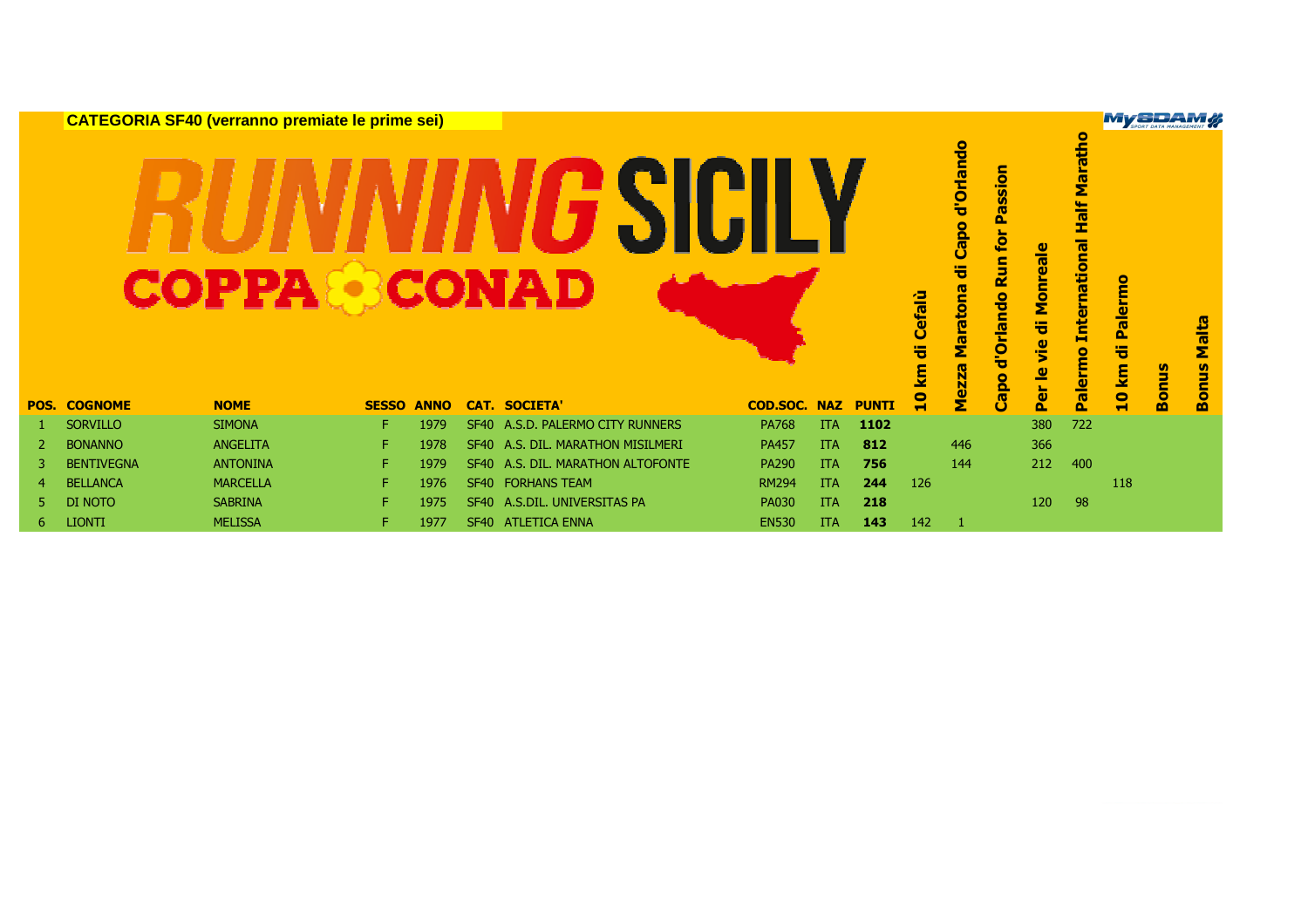|      |                  | <b>CATEGORIA SF45 (verranno premiate le prime sei)</b> |              |             |             |                                |              |            |              |                       |                                                 |                                                        |                                      |                                                           |                           | <b>My SPAM WAREHEART OF</b> |                                        |
|------|------------------|--------------------------------------------------------|--------------|-------------|-------------|--------------------------------|--------------|------------|--------------|-----------------------|-------------------------------------------------|--------------------------------------------------------|--------------------------------------|-----------------------------------------------------------|---------------------------|-----------------------------|----------------------------------------|
| POS. | <b>COGNOME</b>   | <b>COPPA &amp; CONAD</b><br><b>NOME</b>                | <b>SESSO</b> | <b>ANNO</b> |             | <b>CAT. SOCIETA</b>            | COD.SOC.     | <b>NAZ</b> | <b>PUNTI</b> | Cefalù<br>ㅎ<br>E<br>៓ | Capo d'Orlando<br>ᇂ<br>Maratona<br><b>Mezza</b> | assion<br>Δ.<br>for<br><b>Run</b><br>d'Orlando<br>Capo | Monreale<br>등<br><u>ie</u><br>Per le | Maratho<br><b>Half</b><br><b>International</b><br>Palermo | ۰<br>Palerm<br>ㅎ<br>10 km | <b>Bonus</b>                | Malta<br>$\mathbf{v}$<br>s<br>E<br>Bon |
|      | <b>LASCARI</b>   | <b>FILIPPA</b>                                         | F.           | 1974        | <b>SF45</b> | <b>NONSOLOCORSA</b>            | <b>PA770</b> | <b>ITA</b> | 1488         | 178                   | 506                                             |                                                        | 368                                  | 564                                                       |                           | 50                          |                                        |
| 2    | <b>GRIMAUDO</b>  | <b>CARLA</b>                                           | F.           | 1971        | <b>SF45</b> | ASD L.I.P.A. ATLETICA ALCAMO   | <b>TP152</b> | <b>ITA</b> | 1416         |                       |                                                 |                                                        | 518                                  | 898                                                       |                           |                             |                                        |
|      | <b>BIUNDO</b>    | <b>MARIA PIA</b>                                       | F.           | 1970        | <b>SF45</b> | A.S.D. CLUB ATLETICA PARTINICO | <b>PA171</b> | <b>ITA</b> | 1378         |                       | 492                                             |                                                        | 258                                  | 628                                                       |                           |                             |                                        |
|      | <b>SANTORO</b>   | <b>LAURA</b>                                           | F.           | 1970        | <b>SF45</b> | ASD POLISPORTIVA PEGASO ATHLET | <b>PA766</b> | <b>ITA</b> | 968          |                       |                                                 |                                                        | 342                                  | 626                                                       |                           |                             |                                        |
|      | <b>CASSATARO</b> | <b>DANIELA</b>                                         | F.           | 1970        | <b>SF45</b> | A.S.D. MURIALDO CEFALU         | PA673        | <b>ITA</b> | 284          | 88                    |                                                 |                                                        | 196                                  |                                                           |                           |                             |                                        |
| 6    | <b>CHIAVELLO</b> | <b>MADDALENA</b>                                       | F.           | 1972        | SF45        | A.S.D. CLUB ATLETICA PARTINICO | <b>PA171</b> | <b>ITA</b> | 208          | 36                    |                                                 |                                                        | 52                                   | 120                                                       |                           |                             |                                        |
|      | <b>MORELLO</b>   | MARIA                                                  | F.           | 1973        | SF45        | A.S. DIL. MARATHON ALTOFONTE   | PA290        | <b>ITA</b> | 169          | 22                    |                                                 | 26                                                     | 36                                   |                                                           | 57                        | 50                          |                                        |
| 8    | <b>FERRO</b>     | <b>GRAZIA</b>                                          | F            | 1971        | <b>SF45</b> | A.S.D. CLUB ATLETICA PARTINICO | PA171        | <b>ITA</b> | 78           | 26                    | 24                                              |                                                        | 28                                   |                                                           |                           |                             |                                        |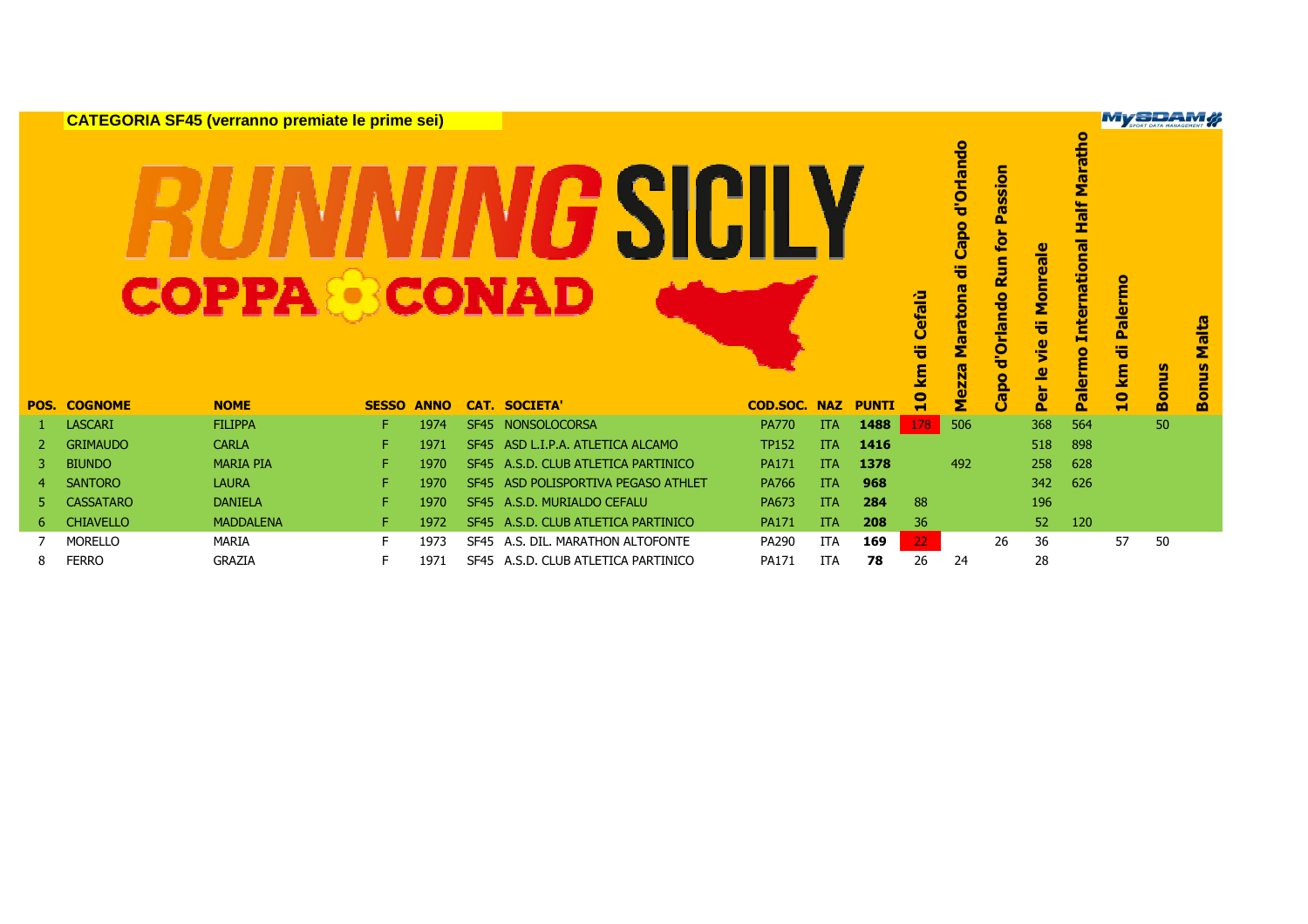|                |                     | <b>CATEGORIA SF50 (verranno premiate le prime sei)</b> |                   |      |                                     |                     |            |              |                                    |                                                       |                                                        |                                                                         |                                                             | <b>My SPORT DATA MANAGEMENT</b>   |              |                    |
|----------------|---------------------|--------------------------------------------------------|-------------------|------|-------------------------------------|---------------------|------------|--------------|------------------------------------|-------------------------------------------------------|--------------------------------------------------------|-------------------------------------------------------------------------|-------------------------------------------------------------|-----------------------------------|--------------|--------------------|
|                | <b>POS. COGNOME</b> | <b>COPPA®CONAD</b><br><b>NOME</b>                      | <b>SESSO ANNO</b> |      | <b>CAT. SOCIETA'</b>                | <b>COD.SOC. NAZ</b> |            | <b>PUNTI</b> | Cefalù<br>ㅎ<br>E<br>$\bullet$<br>H | Capo d'Orlando<br>᠊ᠲ<br>ma<br>arato<br>Σ<br>ezza<br>Σ | assion<br>ρ.<br>tor<br><b>Run</b><br>d'Orlando<br>Capo | reale<br>Mon<br>등<br><u>ie</u><br>$\overline{\mathbf{e}}$<br><b>Per</b> | <b>Half Maratho</b><br><b>International</b><br>alermo<br>Ď. | <b>Palermo</b><br>œ<br>ত<br>10 km | <b>Bonus</b> | Malta<br>onus<br>m |
|                | <b>BETTA</b>        | <b>TATIANA</b>                                         | F.                | 1969 | SF50 A.S.D. PODISTICA MESSINA       | <b>ME591</b>        | <b>ITA</b> | 1760         |                                    | 744                                                   |                                                        |                                                                         | 1016                                                        |                                   |              |                    |
| 2              | <b>MOSCA</b>        | <b>VITINA</b>                                          | F.                | 1966 | SF50 A.S.DIL. UNIVERSITAS PA        | <b>PA030</b>        | <b>ITA</b> | 1036         |                                    |                                                       |                                                        | 360                                                                     | 676                                                         |                                   |              |                    |
| 3              | <b>CARROTTA</b>     | <b>RITA</b>                                            | F.                | 1969 | SF50 A.S. DIL. MARATHON MISILMERI   | <b>PA457</b>        | <b>ITA</b> | 774          |                                    |                                                       |                                                        | 182                                                                     | 592                                                         |                                   |              |                    |
| $\overline{a}$ | <b>MANCUSO</b>      | <b>MARIA CRISTINA</b>                                  | F.                | 1965 | SF50 A.S.D. SPORTAMATORI PARTINICO  | <b>PA524</b>        | <b>ITA</b> | 684          |                                    |                                                       |                                                        | 228                                                                     | 456                                                         |                                   |              |                    |
| 5              | <b>VISCUSO</b>      | <b>CRISTINA</b>                                        | F.                | 1967 | SF50 A.S.D. PODISTICA MESSINA       | <b>ME591</b>        | <b>ITA</b> | 677          |                                    |                                                       | 93                                                     |                                                                         | 584                                                         |                                   |              |                    |
| 6              | <b>INTRAVAIA</b>    | <b>MARTINA</b>                                         | F.                | 1968 | SF50 A.S.D. MARATHON MONREALE       | <b>PA780</b>        | <b>ITA</b> | 484          |                                    | 158                                                   |                                                        |                                                                         | 326                                                         |                                   |              |                    |
| 7              | D'ARRIGO            | <b>ANNUNZIATA</b>                                      | F.                | 1969 | SF50 A.S. DIL. FIDIPPIDE MESSINA    | ME512               | <b>ITA</b> | 409          |                                    |                                                       | 75                                                     |                                                                         | 334                                                         |                                   |              |                    |
| 8              | <b>CANNOVA</b>      | <b>GIUSEPPA</b>                                        | F                 | 1966 | SF50 A.S. DIL. MARATHON ALTOFONTE   | PA290               | ITA        | 334          |                                    | 146                                                   |                                                        |                                                                         | 188                                                         |                                   |              |                    |
| 9              | <b>ALBANESE</b>     | <b>MARIA PIA</b>                                       | F                 | 1967 | SF50 G.S. DIL. AMATORI PALERMO      | PA018               | <b>ITA</b> | 324          |                                    | 80                                                    |                                                        | 108                                                                     | 136                                                         |                                   |              |                    |
| 10             | <b>PIZZURRO</b>     | <b>MARCELLA</b>                                        | F                 | 1965 | SF50 A.S.D.PODISTICA CAPO D'ORLANDO | ME629               | <b>ITA</b> | 192          | 38                                 | 66                                                    |                                                        | 38                                                                      | 18                                                          |                                   | 50           |                    |
| 11             | ZACCO               | <b>ELVIRA</b>                                          | F                 | 1965 | SF50 ASD PALERMO RUNNING            | <b>PA772</b>        | <b>ITA</b> | 67           | 32                                 |                                                       |                                                        | 16                                                                      |                                                             | 19                                |              |                    |
| 12             | D'ARRIGO            | <b>ADRIANA</b><br>----                                 | F                 | 1969 | SF50 A.S. DIL. FIDIPPIDE MESSINA    | <b>ME512</b>        | <b>ITA</b> | 64           |                                    |                                                       | 62                                                     |                                                                         |                                                             | $\overline{2}$                    |              |                    |

<sup>13</sup> D'ALEO ROSA <sup>F</sup> <sup>1969</sup> SF50 NOW TEAM A.S.D. PA789 ITA **<sup>58</sup>** <sup>18</sup> <sup>40</sup>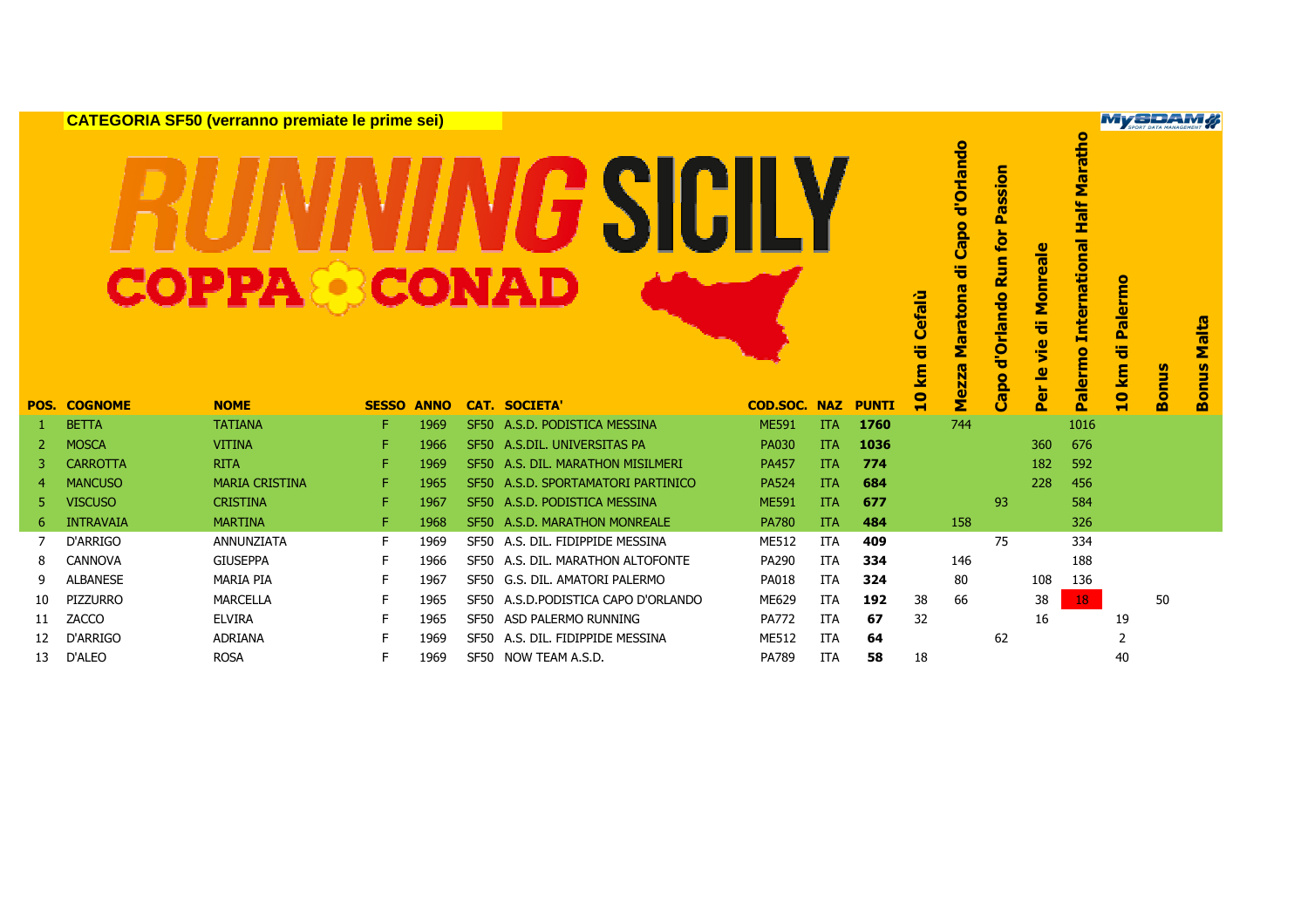|      |                  | <b>CATEGORIA SF55 (verranno premiate le prime tre)</b><br><b>COPPA &amp; CONAD</b> |              |             |             |                                |                 |            |              |                        | d'Orlando<br><b>Capo</b><br>᠊ӛ<br>ma | assion<br>ρ.<br>for<br><b>Run</b> | onreale                                | $\bullet$<br>Marath<br><b>Half</b><br><b>International</b> | <b>My SPAM</b>        |              |                                                       |
|------|------------------|------------------------------------------------------------------------------------|--------------|-------------|-------------|--------------------------------|-----------------|------------|--------------|------------------------|--------------------------------------|-----------------------------------|----------------------------------------|------------------------------------------------------------|-----------------------|--------------|-------------------------------------------------------|
| POS. | <b>COGNOME</b>   | <b>NOME</b>                                                                        | <b>SESSO</b> | <b>ANNO</b> |             | <b>CAT. SOCIETA'</b>           | <b>COD.SOC.</b> | <b>NAZ</b> | <b>PUNTI</b> | Cefalù<br>ㅎ<br>ξ<br>្ម | <b>Marato</b><br><b>Mez</b>          | <b>Orlando</b><br>ਚ<br>Capo       | Σ<br>튱<br><u>je</u><br>≗<br><b>Per</b> | Palermo                                                    | Palermo<br>튱<br>10 km | <b>Bonus</b> | <b>Malta</b><br><b>V)</b><br>Ē<br>c<br>$\overline{8}$ |
|      | <b>GIANGRECO</b> | <b>MARIA</b>                                                                       | F.           | 1962        | <b>SF55</b> | A.S. DIL. MARATHON ALTOFONTE   | <b>PA290</b>    | <b>ITA</b> | 1752         | 166                    | 462                                  |                                   | 406                                    | 834                                                        |                       | 50           |                                                       |
|      | <b>LUPPINO</b>   | <b>ANTONIETTA</b>                                                                  | F.           | 1960        |             | SF55 A.S.D. MURIALDO CEFALU    | PA673           | <b>ITA</b> | 1122         | 80                     | 392                                  |                                   | 238                                    | 492                                                        |                       | 50           |                                                       |
| 3    | <b>PERRUCCIO</b> | <b>MARIA LOREDANA</b>                                                              | F.           | 1964        |             | SF55 G.S. DIL. AMATORI PALERMO | <b>PA018</b>    | <b>ITA</b> | 48           | 6                      |                                      |                                   | 6                                      |                                                            | 36                    |              |                                                       |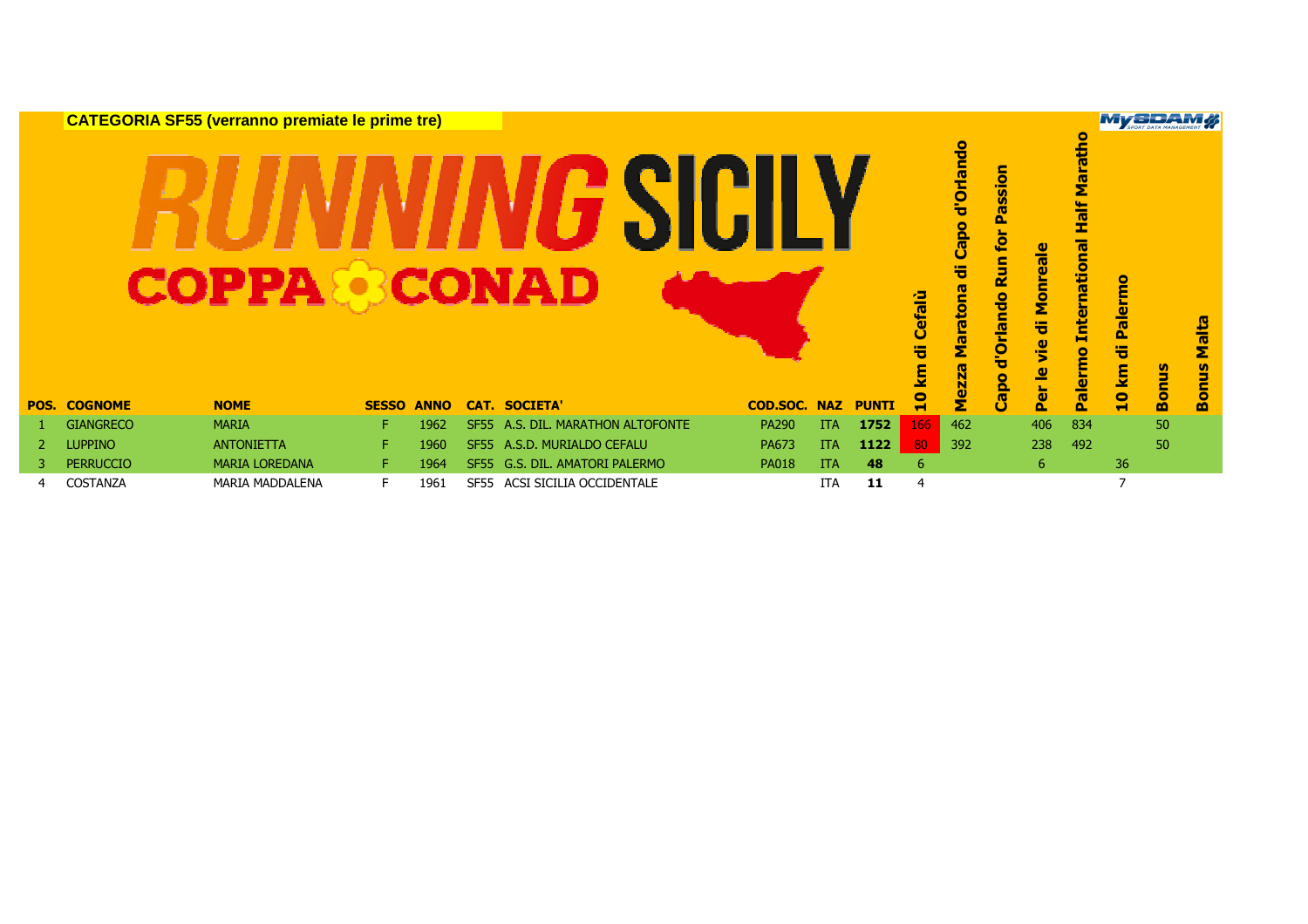|                     | <b>CATEGORIA SF65 (verranno premiate le prime tre)</b> |              |             |                               |                     |            |              | Cefalù<br>ㅎ<br><u>ទ</u> | Capo d'Orlando<br>ㅎ<br>Maratona<br><b>Mezza</b> | Passion<br>Run for<br><b>Orlando</b><br>ठ<br>Capo | Monreale<br>节<br><u>je</u><br>$\mathbf{Q}$ | Maratho<br><b>Half</b><br><b>International</b><br>Palermo | <b>My SIDAM !!</b><br>Palermo<br>등<br><u>ទ្</u> | <b>Bonus</b> | Malta<br><b>Bonus</b> |
|---------------------|--------------------------------------------------------|--------------|-------------|-------------------------------|---------------------|------------|--------------|-------------------------|-------------------------------------------------|---------------------------------------------------|--------------------------------------------|-----------------------------------------------------------|-------------------------------------------------|--------------|-----------------------|
| <b>POS. COGNOME</b> | <b>NOME</b>                                            | <b>SESSO</b> | <b>ANNO</b> | <b>CAT. SOCIETA'</b>          | <b>COD.SOC. NAZ</b> |            | <b>PUNTI</b> | $\mathbf{a}$            |                                                 |                                                   | Per                                        |                                                           | $\mathbf{a}$                                    |              |                       |
| <b>MINAGRA</b>      | <b>MARIA CLARA</b>                                     | F.           | 1953        | SF65 A.S.D. TRINACRIA PALERMO | <b>PA592</b>        | <b>ITA</b> | 374          |                         | 250                                             |                                                   | 124                                        |                                                           |                                                 |              |                       |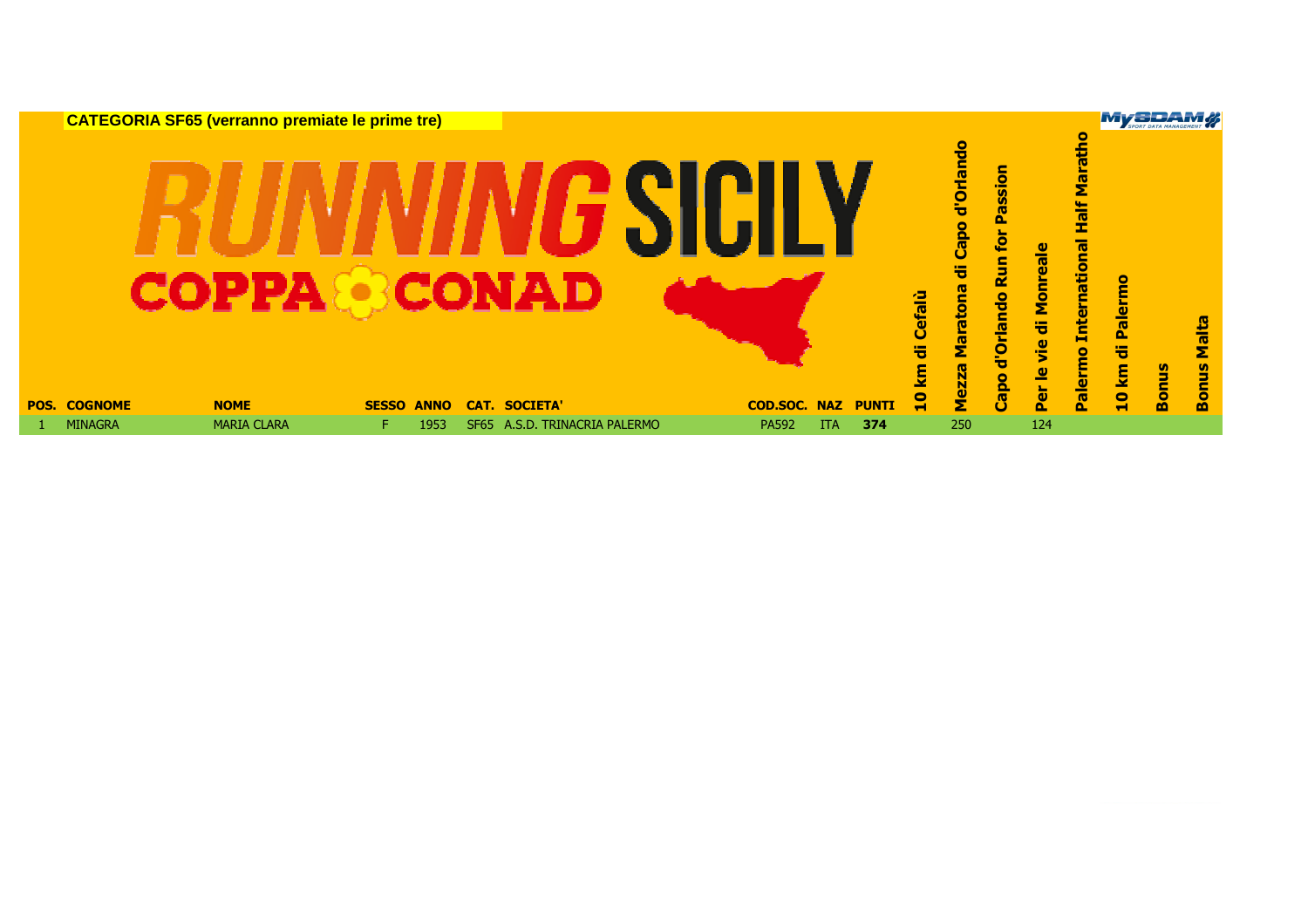|    |                     | <b>CATEGORIA JM/PM/SM (verranno premiati i primi tre)</b> |              |             |           |                                |                     |            |              |                             |                                         |                                                  |                                                |                                                        | <b>My SPAM</b>            |              |                       |
|----|---------------------|-----------------------------------------------------------|--------------|-------------|-----------|--------------------------------|---------------------|------------|--------------|-----------------------------|-----------------------------------------|--------------------------------------------------|------------------------------------------------|--------------------------------------------------------|---------------------------|--------------|-----------------------|
|    |                     | <b>COPPA®CONAD</b>                                        |              |             |           |                                |                     |            |              | Cefalù<br>ㅎ<br>$\mathbf{E}$ | Capo d'Orlando<br>ㅎ<br>Maratona<br>ezza | assion<br>௳<br>for<br>S<br>$\alpha$<br>d'Orlando | onreale<br>Σ<br>등<br><u>je</u><br>$\mathbf{Q}$ | <b>Half Maratho</b><br><b>International</b><br>Palermo | <b>Palermo</b><br>등<br>km | <b>Bonus</b> | Malta<br><b>Bonus</b> |
|    | <b>POS. COGNOME</b> | <b>NOME</b>                                               | <b>SESSO</b> | <b>ANNO</b> |           | <b>CAT. SOCIETA'</b>           | <b>COD.SOC. NAZ</b> |            | <b>PUNTI</b> | $\overline{10}$             | Σ                                       | Capo                                             | $\overleftarrow{\mathbf{a}}$<br>õ              |                                                        | $\bullet$                 |              |                       |
| -1 | <b>ALGERI</b>       | <b>GABRIELE</b>                                           | M            | 1993        | <b>SM</b> | NOW TEAM A.S.D.                | <b>PA789</b>        | <b>ITA</b> | 2118         | 290                         | 792                                     |                                                  |                                                | 1036                                                   |                           |              |                       |
| 2  | <b>LOLLO</b>        | <b>ANTONINO</b>                                           | M            | 1990        | <b>SM</b> | ATL, BERGAMO 1959 ORIOCENTER   | <b>BG003</b>        | <b>ITA</b> | 2114         |                             | 832                                     |                                                  |                                                | 1282                                                   |                           |              |                       |
| 3  | <b>GAETA</b>        | <b>LUCA</b>                                               | M            | 1990        | <b>SM</b> | NOW TEAM A.S.D.                | <b>PA789</b>        | <b>ITA</b> | 2038         | 268                         | 770                                     |                                                  |                                                | 1000                                                   |                           |              |                       |
| 4  | PIEMONTE            | PIETRO                                                    | M            | 1987        | <b>SM</b> | A.S.D. MONTI ROSSI NICOLOSI    | CT071               | ITA        | 1948         |                             | 812                                     |                                                  |                                                | 1136                                                   |                           |              |                       |
| 5  | <b>ABBATE</b>       | <b>LORENZO SALVATORE</b>                                  | M            | 1992        | <b>SM</b> | A.S.DIL. UNIVERSITAS PA        | PA030               | ITA        | 1834         |                             |                                         |                                                  | 604                                            | 1230                                                   |                           |              |                       |
| 6  | <b>FERRO</b>        | <b>ALESSANDRO</b>                                         | M            | 1997        | PM        | A.S.D. ATLETICA CANICATTI      | AG463               | <b>ITA</b> | 1808         |                             | 760                                     |                                                  |                                                | 1048                                                   |                           |              |                       |
| 7  | <b>GERACI</b>       | <b>FRANCESCO</b>                                          | M            | 1989        | <b>SM</b> | A.S.D. HIMERA MARATHON         |                     | ITA        | 924          | 248                         | 676                                     |                                                  |                                                |                                                        |                           |              |                       |
| 8  | <b>DAINOTTI</b>     | <b>MARCO FRANCESCO</b>                                    | M            | 1998        | <b>PM</b> | ASD ATL. CITTA' DI MISTRETTA   | <b>ME745</b>        | <b>ITA</b> | 878          | 288                         |                                         |                                                  | 590                                            |                                                        |                           |              |                       |
| 9  | MACRI'              | <b>GIUSEPPE</b>                                           | M            | 1985        | <b>SM</b> | ASD POLISPORTIVA PEGASO ATHLET | PA766               | <b>ITA</b> | 700          | 232                         |                                         |                                                  | 468                                            |                                                        |                           |              |                       |
| 10 | <b>NAPOLI</b>       | <b>ETTORE</b>                                             | M            | 1985        | <b>SM</b> | A.S. DIL. TORREBIANCA          | ME110               | <b>ITA</b> | 650          |                             | 242                                     |                                                  |                                                |                                                        | 408                       |              |                       |
| 11 | DI BELLA            | <b>ROBERTO</b>                                            | M            | 1991        | <b>SM</b> | G.S. DIL. AMATORI PALERMO      | PA018               | ITA        | 481          | 298                         |                                         |                                                  |                                                |                                                        | 183                       |              |                       |
| 12 | PASSAFIUME          | <b>FRANCESCO</b>                                          | M            | 1989        | <b>SM</b> | A.S.D. HIMERA MARATHON         |                     | ITA        | 328          | 98                          |                                         |                                                  | 230                                            |                                                        |                           |              |                       |
| 13 | <b>AGNELLO</b>      | <b>VINCENZO</b>                                           | M            | 1991        | <b>SM</b> | ATL. CASONE NOCETO             | <b>PR568</b>        | ITA        | 308          | 308                         |                                         |                                                  | 1298                                           |                                                        |                           |              |                       |
| 14 | PRESTI              | <b>MARCO</b>                                              | M            | 1985        | <b>SM</b> | AMBROSIANA ASCD                | PA751               | ITA        | 307          | 94                          |                                         | 91                                               |                                                |                                                        | 122                       |              |                       |
| 15 | <b>IDRISSI</b>      | <b>MOHAMED</b>                                            | M            | 1985        | <b>SM</b> | <b>MEGA HOBBY SPORT</b>        | <b>CL523</b>        | <b>MAR</b> | 306          | 306                         |                                         |                                                  | 1254                                           |                                                        |                           |              |                       |
| 16 | LO IACONO           | <b>ILARIO</b>                                             | M            | 1988        | <b>SM</b> | A.S.D. MARATHON MONREALE       | PA780               | <b>ITA</b> | 194          | 44                          |                                         |                                                  | 150                                            |                                                        |                           |              |                       |

ŀ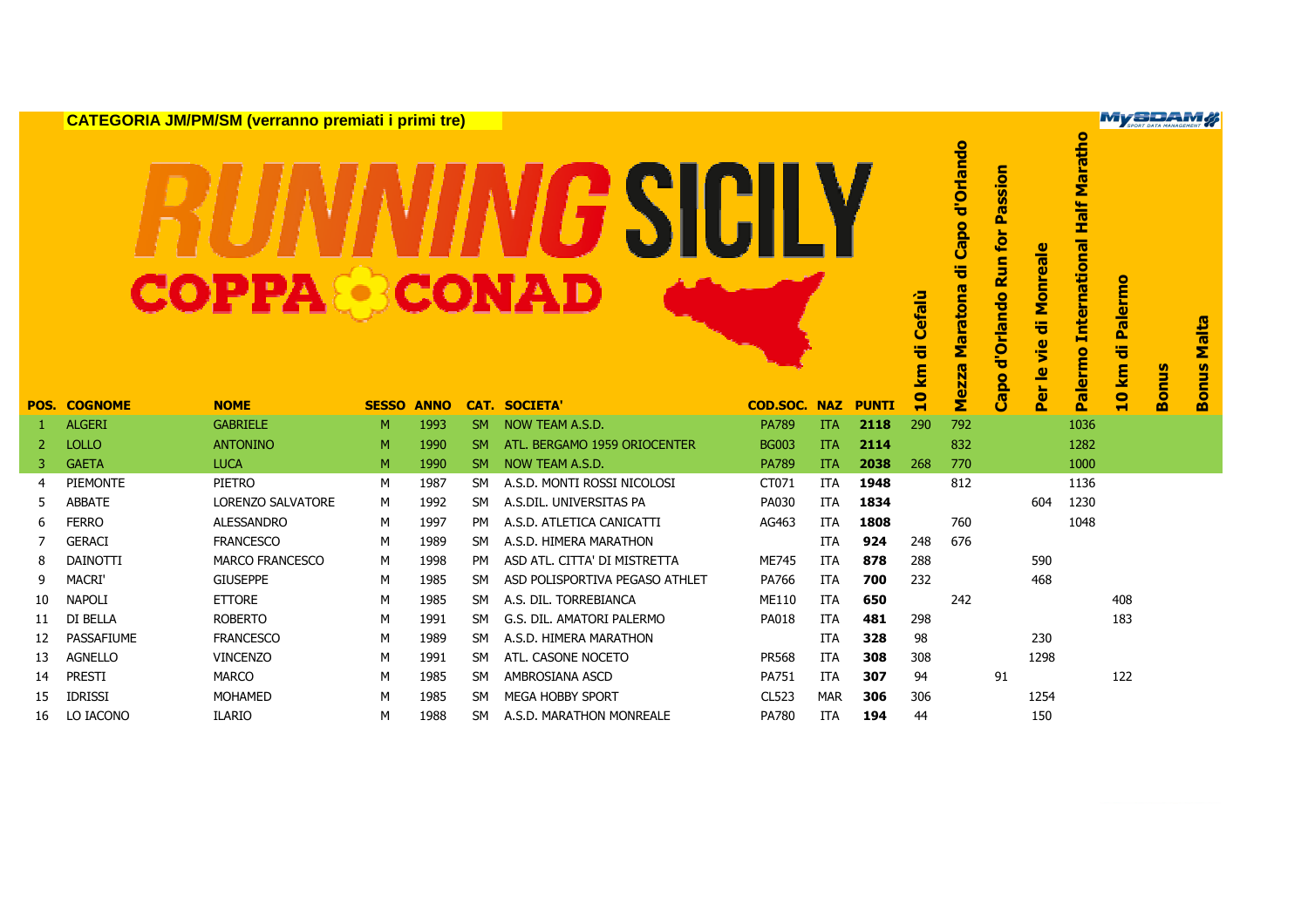**CATEGORIA SM35 (verranno premiati i primi tre)**MySDAM **Palermo International Half Marathon Half Maratho** Capo d'Orlando **Mezza Maratona di Capo d'Orlando** GSICILY d'Orlando Run for Passion **Capo d'Orlando Run for Passion** Palermo International Per le vie di Monreale **Per le vie di Monreale** 气 10 km di Palermo **10 km di Palermo** Maratona **POS.**<br> **POS.**<br> **POS.**<br> **POS.**<br> **POS.**<br> **POS.**<br> **POS.**<br> **POS.**<br> **POS.**<br> **POS.**<br> **POS.**<br> **POS.**<br> **POS.**<br> **POS.**<br> **POS.**<br> **POS.**<br> **POS.**<br> **POS.**<br> **POS.**<br> **POS.**<br> **POS.**<br> **POS.**<br> **POS.**<br> **POS.**<br> **POS.**<br> **POS.**<br> **POS.**<br> **POS.** onus Malta **Bonus Malta** ezza **Bonus**  Capo Σ m <sup>1</sup> DI GIOIA CALOGERO <sup>M</sup> <sup>1980</sup> SM35 A.S.DIL. UNIVERSITAS PA PA030 ITA **<sup>2460</sup>** <sup>796</sup> <sup>588</sup> <sup>1076</sup> <sup>2</sup> RANDAZZO FRANCESCO <sup>M</sup> <sup>1984</sup> SM35 A.S.D. SPORTAMATORI PARTINICO PA524 ITA **<sup>1832</sup>** <sup>124</sup> <sup>592</sup> <sup>1116</sup> <sup>3</sup> RUSSELLO PAOLO <sup>M</sup> <sup>1981</sup> SM35 A.S.D. ATLETICA SICILIA CT689 ITA **<sup>1756</sup>** <sup>170</sup> <sup>306</sup> <sup>480</sup> <sup>970</sup> <sup>50</sup> <sup>4</sup> MESSINA VITO <sup>M</sup> <sup>1983</sup> SM35 A.S.D. SPORTAMATORI PARTINICO PA524 ITA **<sup>1718</sup>** <sup>584</sup> <sup>1134</sup> <sup>5</sup> CRISAFI FRANCESCO <sup>M</sup> <sup>1984</sup> SM35 A.S.DIL. UNIVERSITAS PA PA030 ITA **<sup>1566</sup>** <sup>540</sup> <sup>1026</sup> <sup>6</sup> MANISCALDI ANTONINO <sup>M</sup> <sup>1980</sup> SM35 ASD PALERMO RUNNING PA772 ITA **<sup>1524</sup>** <sup>528</sup> <sup>374</sup> <sup>622</sup> <sup>7</sup> LO IACONO ANGELO <sup>M</sup> <sup>1984</sup> SM35 A.S.D. MARATHON MONREALE PA780 ITA **<sup>1468</sup>** <sup>486</sup> <sup>982</sup> <sup>8</sup> RICCOBONO ROBERTO <sup>M</sup> <sup>1983</sup> SM35 A.S.D. MARATHON MONREALE PA780 ITA **<sup>1444</sup>** <sup>154</sup> <sup>516</sup> <sup>336</sup> <sup>542</sup> <sup>50</sup> <sup>9</sup> DI LORENZO BENEDETTO <sup>M</sup> <sup>1980</sup> SM35 A.S.D. MARATHON MONREALE PA780 ITA **<sup>1430</sup>** <sup>498</sup> <sup>932</sup> <sup>10</sup> CERAMI FRANCESCO FILIPPO <sup>M</sup> <sup>1982</sup> SM35 PODISTICA SOLIDARIETA' RM069 ITA **<sup>1400</sup>** <sup>506</sup> <sup>894</sup> <sup>11</sup> IMBRAGUGLIO RENATO <sup>M</sup> <sup>1982</sup> SM35 A.S.D. MURIALDO CEFALU PA673 ITA **<sup>1116</sup>** <sup>294</sup> <sup>822</sup> <sup>12</sup> MORANDO GIUSEPPE <sup>M</sup> <sup>1981</sup> SM35 CORLEONE MARATHON PA774 ITA **<sup>1106</sup>** <sup>436</sup> <sup>232</sup> <sup>388</sup> <sup>50</sup> <sup>13</sup> VILLAROSA GIOVANNI <sup>M</sup> <sup>1983</sup> SM35 A.S.D. CLUB ATLETICA PARTINICO PA171 ITA **<sup>1038</sup>** <sup>284</sup> <sup>576</sup> <sup>178</sup> <sup>14</sup> TROVATO DAVIDE <sup>M</sup> <sup>1980</sup> SM35 RUN CARD ITA **<sup>868</sup>** <sup>94</sup> <sup>334</sup> <sup>440</sup> <sup>15</sup> LA MATTINA ROBERTO <sup>M</sup> <sup>1981</sup> SM35 A.S.D. ATLETICA SICILIA CT689 ITA **<sup>852</sup>** <sup>278</sup> <sup>574</sup> <sup>16</sup> GUADALUPO ANGELO <sup>M</sup> <sup>1982</sup> SM35 ASD POLISPORTIVA PEGASO ATHLET PA766 ITA **<sup>780</sup>** <sup>254</sup> <sup>526</sup> <sup>17</sup> RIZZA GAETANO <sup>M</sup> <sup>1984</sup> SM35 ASD KAPUHALA TEAM SR633 ITA **<sup>642</sup>** <sup>96</sup> <sup>546</sup> <sup>18</sup> FERRANTE GIUSEPPE <sup>M</sup> <sup>1982</sup> SM35 G.S. DIL. AMATORI PALERMO PA018 ITA **<sup>394</sup>** <sup>120</sup> <sup>274</sup> <sup>19</sup> TOMASELLO FRANCESCO <sup>M</sup> <sup>1982</sup> SM35 ATLETICA SAVOCA SSD A RL ME740 ITA **<sup>365</sup>** <sup>89</sup> <sup>276</sup>

<sup>20</sup> COSSENTINO ANTONIO <sup>M</sup> <sup>1981</sup> SM35 A.S.D. SPORTAMATORI PARTINICO PA524 ITA **<sup>292</sup>** <sup>130</sup> <sup>162</sup>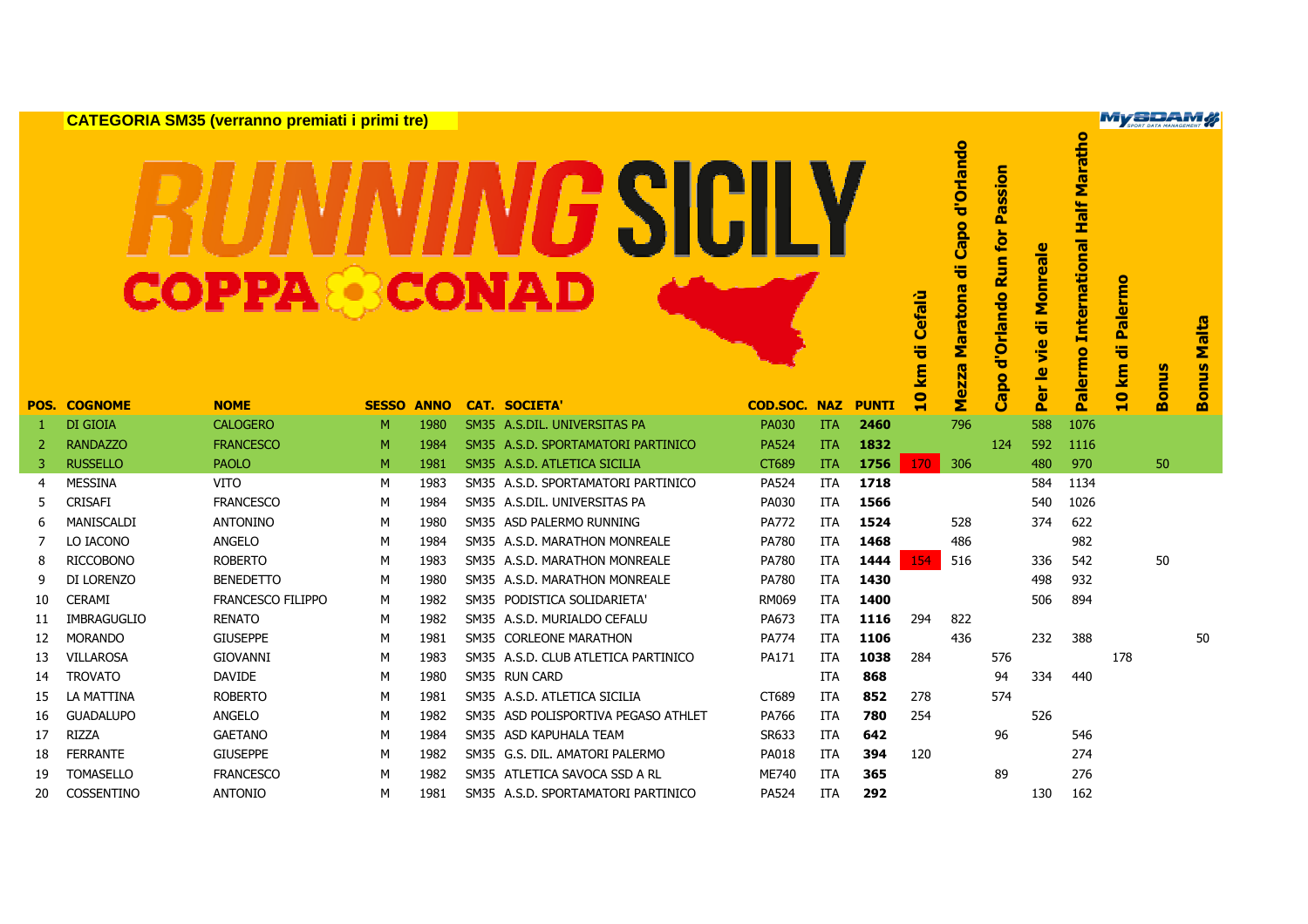|    | AVARELLO       | <b>ROBERTO</b> | NЛ | 1982 | SM35 RUN CARD   |       |     | 146 | 48 | 98 |    |  |
|----|----------------|----------------|----|------|-----------------|-------|-----|-----|----|----|----|--|
| 22 | VASSALLO       | <b>WALTER</b>  |    | 1981 | SM35 RUN CARD   |       |     | 70  |    |    | 69 |  |
|    | <b>AMOROSO</b> | <b>DANIELE</b> | NЛ | 1982 | SM35 ASD MEDIA@ | PA453 | ITA | 39  |    |    |    |  |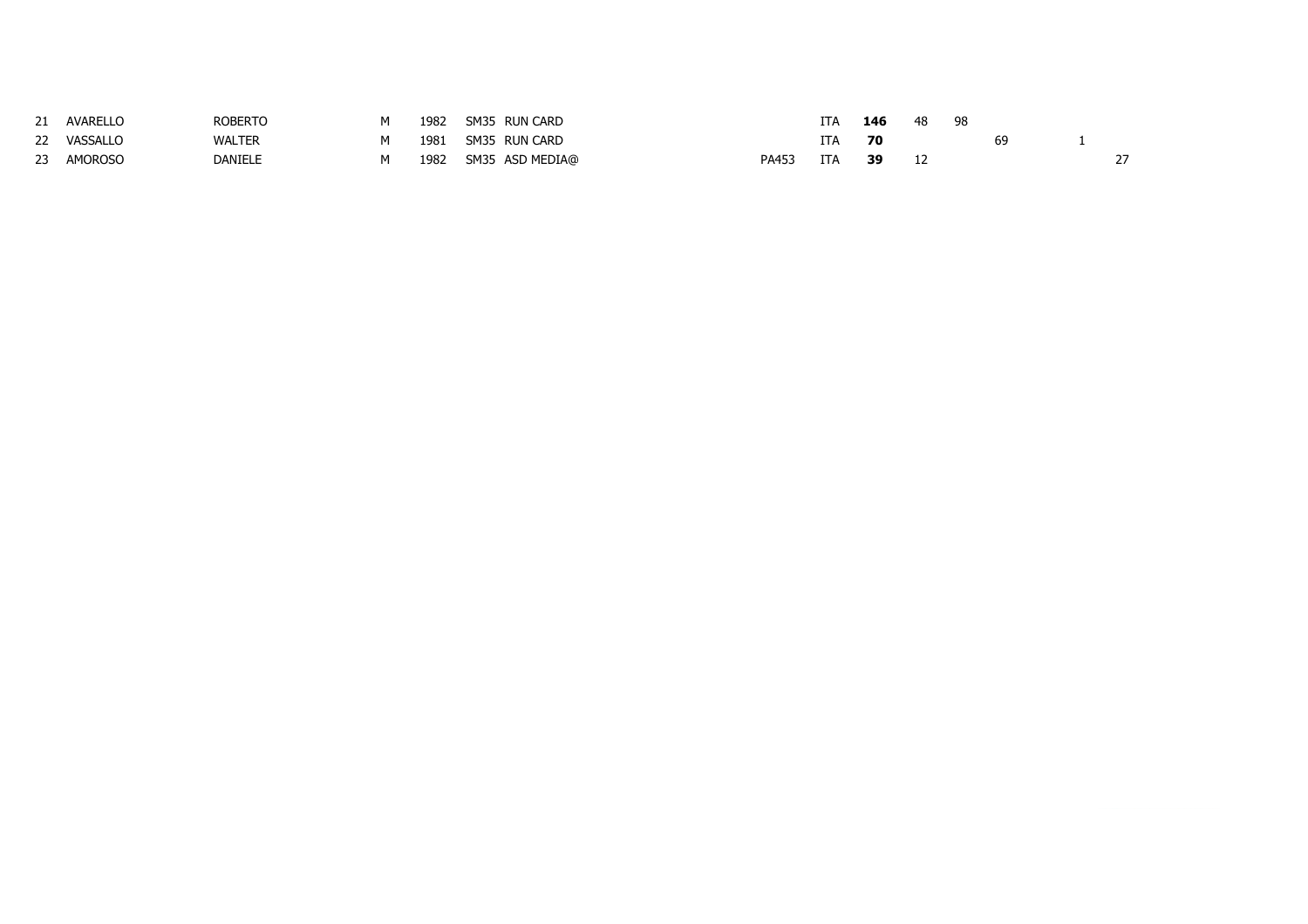|    |                     | <b>CATEGORIA SM40 (verranno premiati i primi sei)</b> |              |             |             |                                     |                     |            |              |                  |                                                |                                                          |                                                                           |                                              | <b>My SPAM X</b>   |              |                       |
|----|---------------------|-------------------------------------------------------|--------------|-------------|-------------|-------------------------------------|---------------------|------------|--------------|------------------|------------------------------------------------|----------------------------------------------------------|---------------------------------------------------------------------------|----------------------------------------------|--------------------|--------------|-----------------------|
|    |                     | <b>COPPA®CONAD</b>                                    |              |             |             | <i>G</i> SIC                        |                     |            |              | Cefalù<br>ㅎ<br>E | Capo d'Orlando<br>ㅎ<br><b>Maratona</b><br>ezza | Passion<br>for<br>$\mathbf{S}$<br>≃<br>d'Orlando<br>Capo | onreale<br>Σ<br>ä<br><u>ie</u><br>$\mathbf{Q}$<br>$\overline{\mathbf{a}}$ | <b>International Half Maratho</b><br>Palermo | Palermo<br>ㅎ<br>km | <b>Bonus</b> | Malta<br><b>Bonus</b> |
|    | <b>POS. COGNOME</b> | <b>NOME</b>                                           | <b>SESSO</b> | <b>ANNO</b> |             | <b>CAT. SOCIETA'</b>                | <b>COD.SOC. NAZ</b> |            | <b>PUNTI</b> | $\mathbf{a}$     | Σ                                              |                                                          | 0.                                                                        |                                              | $\bullet$          |              |                       |
| 1  | LO PICCOLO          | <b>FILIPPO</b>                                        | M            | 1979        |             | SM40 A.S.D. MONTI ROSSI NICOLOSI    | CT071               | <b>ITA</b> | 2670         | 302              | 830                                            |                                                          | 600                                                                       | 1190                                         |                    | 50           |                       |
| 2  | <b>RAVALLI</b>      | <b>GIAMPAOLO</b>                                      | M            | 1976        |             | SM40 A.S.D.POL. UISP SANTA CROCE    | <b>RG326</b>        | <b>ITA</b> | 2354         | 280              | 736                                            |                                                          | 558                                                                       | 1010                                         |                    | 50           |                       |
| 3  | <b>INSINGO</b>      | <b>VINCENZO CALOGERO</b>                              | M            | 1976        |             | SM40 A.S.D. AIRONE CASTELTERMINI    | AG289               | <b>ITA</b> | 2174         |                  | 644                                            |                                                          | 532                                                                       | 998                                          |                    |              |                       |
| 4  | <b>BELVISO</b>      | <b>MARCELLO</b>                                       | M            | 1979        |             | SM40 A.S.D. FLORIDIA RUNNING        | <b>SR630</b>        | <b>ITA</b> | 2116         |                  | 728                                            |                                                          | 524                                                                       | 864                                          |                    |              |                       |
| 5  | <b>RIZZO</b>        | <b>ANDREA</b>                                         | M            | 1975        |             | SM40 A.S.D. MARATHON MONREALE       | <b>PA780</b>        | <b>ITA</b> | 2078         |                  | 702                                            |                                                          | 500                                                                       | 876                                          |                    |              |                       |
| 6  | <b>SCAVO</b>        | <b>ANTONINO</b>                                       | M            | 1977        |             | SM40 A.S.D. FLORIDIA RUNNING        | <b>SR630</b>        | <b>ITA</b> | 2020         |                  | 670                                            |                                                          | 522                                                                       | 828                                          |                    |              |                       |
| 7  | <b>TERMINI</b>      | <b>SILVIO</b>                                         | М            | 1975        |             | SM40 A.S.D. MARATHON MONREALE       | <b>PA780</b>        | ITA        | 1966         |                  | 596                                            |                                                          | 474                                                                       | 846                                          |                    |              | 50                    |
| 8  | <b>MESSINA</b>      | PIETRO                                                | М            | 1975        |             | SM40 A.S.D. MARATHON MONREALE       | <b>PA780</b>        | ITA        | 1938         |                  | 592                                            |                                                          | 450                                                                       | 896                                          |                    |              |                       |
| 9  | <b>AMATO</b>        | <b>MARCO</b>                                          | M            | 1978        |             | SM40 A.S.D. MONTI ROSSI NICOLOSI    | CT071               | ITA        | 1794         |                  | 766                                            |                                                          |                                                                           | 1028                                         |                    |              |                       |
| 10 | <b>TURLA'</b>       | <b>CONCETTO</b>                                       | M            | 1978        |             | SM40 A.P.D. ULTRARUNNING RAGUSA     | <b>RG787</b>        | <b>ITA</b> | 1792         | 224              | 658                                            |                                                          | 410                                                                       | 674                                          |                    | 50           |                       |
| 11 | VALENTI             | <b>SEBASTIANO</b>                                     | M            | 1976        |             | SM40 ASD ATL, CITTA' DI MISTRETTA   | <b>ME745</b>        | <b>ITA</b> | 1738         | 256              | 716                                            |                                                          |                                                                           | 766                                          |                    |              |                       |
| 12 | <b>RENDA</b>        | <b>ANTONINO</b>                                       | M            | 1976        |             | SM40 A.S.D. MARATHON MONREALE       | <b>PA780</b>        | <b>ITA</b> | 1712         |                  |                                                |                                                          | 594                                                                       | 1118                                         |                    |              |                       |
| 13 | <b>LIBERTI</b>      | <b>STEFANO</b>                                        | M            | 1975        |             | SM40 ASD POLISPORTIVA PEGASO ATHLET | PA766               | ITA        | 1674         |                  |                                                |                                                          | 586                                                                       | 1088                                         |                    |              |                       |
| 14 | <b>SEIDITA</b>      | <b>ANGELO</b>                                         | M            | 1975        |             | SM40 ASD PALERMO RUNNING            | <b>PA772</b>        | ITA        | 1508         |                  | 666                                            |                                                          |                                                                           | 842                                          |                    |              |                       |
| 15 | <b>SAMPINO</b>      | <b>ANTONIO</b>                                        | M            | 1975        |             | SM40 A.S.DIL. UNIVERSITAS PA        | PA030               | ITA        | 1046         | 148              |                                                |                                                          | 392                                                                       | 506                                          |                    |              |                       |
| 16 | <b>FIORE</b>        | <b>MARIO</b>                                          | M            | 1977        |             | SM40 ASD ATL. CITTA' DI MISTRETTA   | <b>ME745</b>        | ITA        | 988          | 252              |                                                | 116                                                      | 520                                                                       | 166                                          |                    | 50           |                       |
| 17 | <b>GRANATA</b>      | <b>ANTONINO</b>                                       | M            | 1978        |             | SM40 A.S.D.GR.ATL.POL.CASTELBUONESE | PA047               | ITA        | 954          | 222              |                                                |                                                          |                                                                           | 732                                          |                    |              |                       |
| 18 | INGRASSELLINO       | <b>GIUSEPPE</b>                                       | M            | 1975        |             | SM40 A.S.D. CLUB ATLETICA PARTINICO | PA171               | ITA        | 952          |                  |                                                |                                                          | 280                                                                       | 672                                          |                    |              |                       |
| 19 | <b>CALANDRA</b>     | <b>SALVATORE</b>                                      | M            | 1977        | <b>SM40</b> | A.S.D. SPORTAMATORI PARTINICO       | <b>PA524</b>        | <b>ITA</b> | 950          |                  |                                                |                                                          | 446                                                                       | 504                                          |                    |              |                       |
| 20 | <b>GREGORIANO</b>   | <b>ANGELO</b>                                         | M            | 1979        |             | SM40 A.S.D. CLUB ATLETICA PARTINICO | PA171               | <b>ITA</b> | 934          | 204              |                                                |                                                          |                                                                           | 730                                          |                    |              |                       |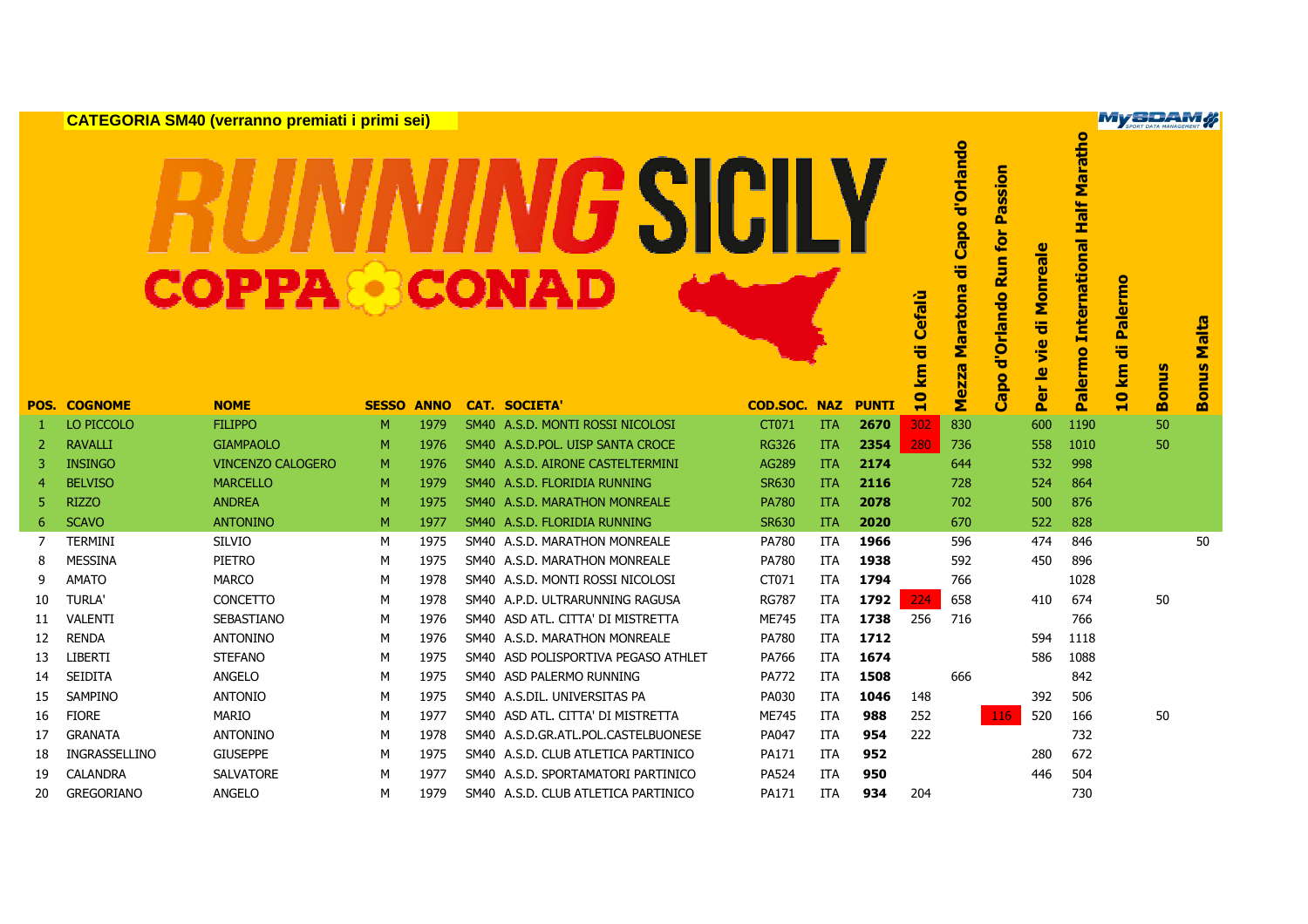| 21 | <b>SCIBETTA</b>     | <b>GIOVANNI</b>   | M | 1976 | SM40 A.S.D. MARATHON MONREALE       | PA780        | ITA        | 920 |     |     |    | 270 | 650 |     |    |
|----|---------------------|-------------------|---|------|-------------------------------------|--------------|------------|-----|-----|-----|----|-----|-----|-----|----|
| 22 | TERMINE             | ALESSANDRO        | M | 1979 | SM40 A.S.D. CLUB ATLETICA PARTINICO | PA171        | ITA        | 880 | 238 |     |    |     | 642 |     |    |
| 23 | <b>AMATO</b>        | <b>GIOVANNI</b>   | M | 1976 | SM40 A.S.D. CLUB ATLETICA PARTINICO | PA171        | ITA        | 836 | 192 |     |    |     | 644 |     |    |
| 24 | <b>BADAGLIACCO</b>  | <b>EUGENIO</b>    | M | 1975 | SM40 G.S. DIL. AMATORI PALERMO      | <b>PA018</b> | ITA        | 822 | 114 | 304 |    |     | 404 |     |    |
| 25 | <b>CRIMINISI</b>    | <b>SALVATORE</b>  | M | 1976 | SM40 A.S.D. HIMERA MARATHON         |              | ITA        | 740 | 130 | 398 |    |     | 212 |     |    |
| 26 | <b>NACCI</b>        | <b>RODOLFO</b>    | м | 1975 | SM40 A.S.D. CLUB ATLETICA PARTINICO | PA171        | ITA        | 732 |     |     |    | 202 | 530 |     |    |
| 27 | <b>LEONE</b>        | <b>ANTONINO</b>   | M | 1979 | SM40 A.S.D. MARATHON MONREALE       | <b>PA780</b> | ITA        | 664 |     |     |    | 356 | 308 |     |    |
| 28 | <b>CONTI</b>        | <b>ENRICO</b>     | M | 1975 | SM40 A.S.D. MARATHON MONREALE       | <b>PA780</b> | ITA        | 650 |     |     |    | 252 | 398 |     |    |
| 29 | <b>ZERBO</b>        | <b>GIOACCHINO</b> | M | 1977 | SM40 A.S.D. MARATHON MONREALE       | <b>PA780</b> | ITA        | 616 |     | 366 |    | 200 |     |     | 50 |
| 30 | MANGIARACINA        | <b>LIVIO</b>      | м | 1977 | SM40 ASD PALERMO RUNNING            | <b>PA772</b> | ITA        | 564 |     | 386 |    | 178 |     |     |    |
| 31 | <b>CARUSO</b>       | <b>FRANCESCO</b>  | M | 1975 | SM40 A.S. DIL. POL. ATL. BAGHERIA   | PA021        | ITA        | 498 | 78  |     |    | 198 | 222 |     |    |
| 32 | <b>AIELLO</b>       | <b>ANTONINO</b>   | M | 1975 | SM40 G.S. DIL. AMATORI PALERMO      | <b>PA018</b> | <b>ITA</b> | 471 | 128 |     |    | 242 |     | 101 |    |
| 33 | <b>DILIBERTO</b>    | MARIO             | м | 1975 | SM40 A.S. DIL. MARATHON ALTOFONTE   | PA290        | ITA        | 456 |     | 194 |    | 262 |     |     |    |
| 34 | <b>GIALLOMBARDO</b> | <b>ALESSIO</b>    | M | 1979 | SM40 A.S.D. MARATHON MONREALE       | PA780        | ITA        | 440 |     | 148 |    | 168 | 124 |     |    |
| 35 | <b>CARUSO</b>       | DANIELE           | M | 1976 | SM40 A.S. DIL. TORREBIANCA          | ME110        | ITA        | 400 |     | 278 |    |     | 122 |     |    |
| 36 | PRESTIGIACOMO       | PIERLUCA          | M | 1976 | SM40 ASD MEDIA@                     | PA453        | ITA        | 388 |     | 100 |    | 288 |     |     |    |
| 37 | <b>BIANCARDI</b>    | <b>SALVATORE</b>  | M | 1977 | SM40 ASD PALERMO RUNNING            | <b>PA772</b> | ITA        | 387 |     |     |    | 284 |     | 103 |    |
| 38 | <b>OLIVA</b>        | <b>GIUSEPPE</b>   | M | 1976 | SM40 ASD PALERMO RUNNING            | <b>PA772</b> | ITA        | 342 | 112 |     |    |     | 230 |     |    |
| 39 | <b>ALONGI</b>       | <b>GIORGIO</b>    | M | 1976 | SM40 A.S.D. HIMERA MARATHON         |              | ITA        | 282 | 118 |     |    | 164 |     |     |    |
| 40 | <b>FARO</b>         | <b>DARIO</b>      | M | 1979 | SM40 G.S. DIL. AMATORI PALERMO      | <b>PA018</b> | ITA        | 271 |     |     |    | 174 |     | 97  |    |
| 41 | <b>SALICA</b>       | <b>MICHELE</b>    | M | 1976 | SM40 ASD PALERMO RUNNING            | <b>PA772</b> | ITA        | 146 | 64  |     |    |     | 182 |     |    |
| 42 | <b>GAROFALO</b>     | SEBASTIAN CARMELO | M | 1978 | SM40 ASD KAPUHALA TEAM              | SR633        | ITA        | 37  |     |     | 27 |     | 10  |     |    |
|    |                     |                   |   |      |                                     |              |            |     |     |     |    |     |     |     |    |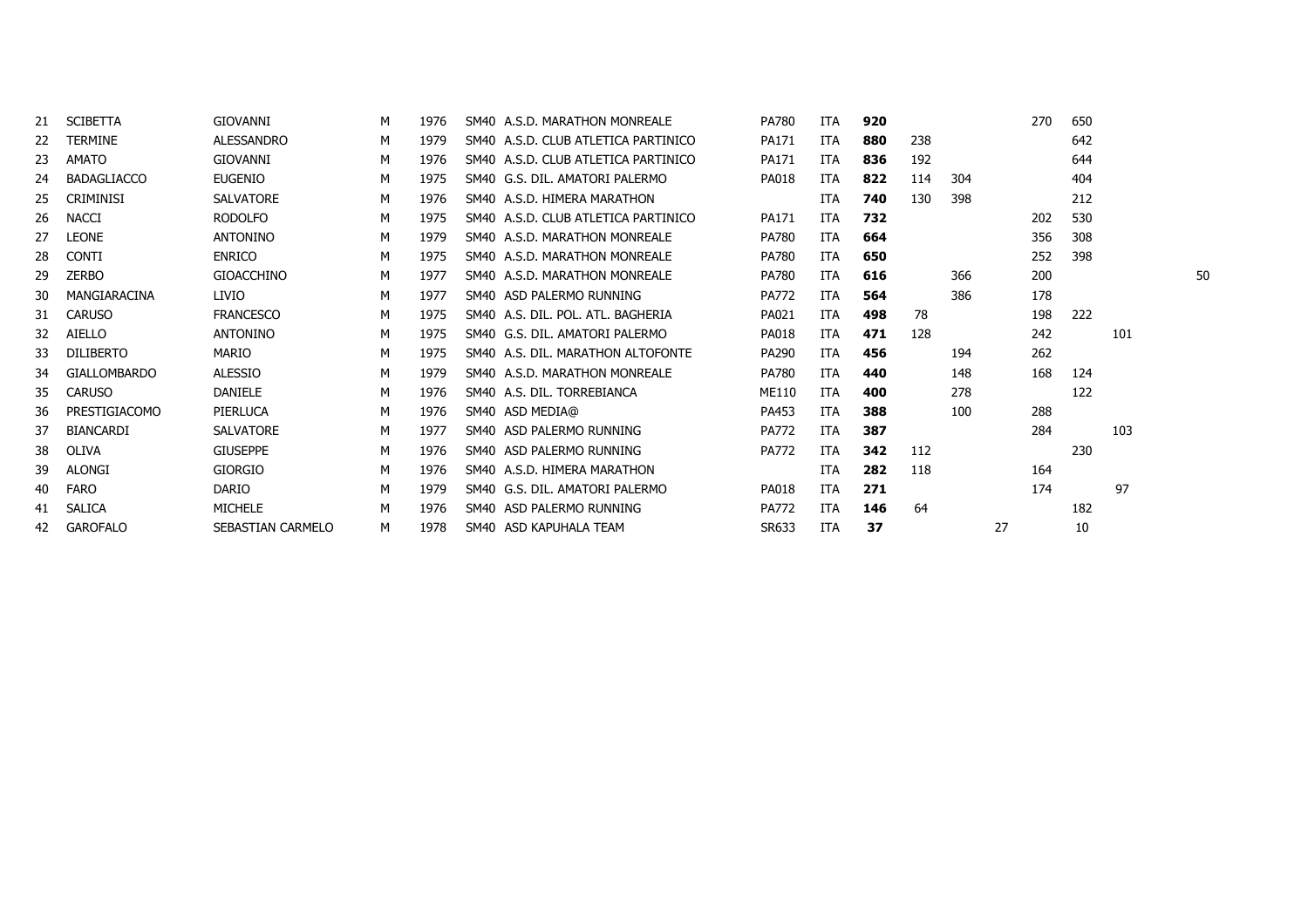**CATEGORIA SM45 (verranno premiati i primi sei)**

## GSICILY

|    |                     |                         |              |             |                                      |                     |            |              |                         |                                        |                                                          |                                                                | $\overline{\bullet}$                                                                        |                          | SPORT DATA MANAGEMENT |                         |
|----|---------------------|-------------------------|--------------|-------------|--------------------------------------|---------------------|------------|--------------|-------------------------|----------------------------------------|----------------------------------------------------------|----------------------------------------------------------------|---------------------------------------------------------------------------------------------|--------------------------|-----------------------|-------------------------|
|    |                     | <b>COPPA&amp;BCONAD</b> |              |             | <b>SIC</b>                           |                     |            |              | <b>Cefalù</b><br>ㅎ<br>E | po d'Orlando<br>ㅎ<br>Maratona<br>Mezza | Passion<br>for<br>$\mathbf{S}$<br>≃<br>d'Orlando<br>Capo | <b>reale</b><br>Σ<br>ㅎ<br><u>ie</u><br>$\overline{\mathbf{e}}$ | arath<br><b>Half M</b><br>$\overline{\mathbf{a}}$<br><b>Internation</b><br>$\bullet$<br>erm | <b>Palermo</b><br>ㅎ<br>E | <b>Bonus</b>          | Malta<br>nus            |
|    | <b>POS. COGNOME</b> | <b>NOME</b>             | <b>SESSO</b> | <b>ANNO</b> | <b>CAT. SOCIETA'</b>                 | <b>COD.SOC. NAZ</b> |            | <b>PUNTI</b> | $\mathbf{a}$            |                                        |                                                          | Per                                                            | $\overline{\overline{6}}$                                                                   | $\bullet$                |                       | $\overline{\mathbf{5}}$ |
| 1  | <b>AGNELLO</b>      | <b>VINCENZO</b>         | M            | 1973        | SM45 ASD ATL, CITTA' DI MISTRETTA    | <b>ME745</b>        | <b>ITA</b> | 2488         | 296                     | 798                                    |                                                          | 570                                                            | 1070                                                                                        |                          | 50                    |                         |
| 2  | <b>CANGELOSI</b>    | <b>MASSIMILIANO</b>     | M            | 1971        | SM45 A.S.D. MURIALDO CEFALU          | <b>PA673</b>        | <b>ITA</b> | 2406         | 262                     | 754                                    |                                                          | 556                                                            | 1046                                                                                        |                          | 50                    |                         |
| 3  | <b>NICOLOSI</b>     | <b>GIOVANNI</b>         | M            | 1971        | SM45 A.S.D. MARATHON MONREALE        | <b>PA780</b>        | <b>ITA</b> | 2378         |                         | 758                                    |                                                          | 564                                                            | 1056                                                                                        |                          |                       |                         |
| 4  | <b>GERACI</b>       | <b>SALVATORE</b>        | M            | 1972        | SM45 MEGA HOBBY SPORT                | <b>CL523</b>        | <b>ITA</b> | 2228         | 300                     | 816                                    |                                                          | 598                                                            | 764                                                                                         |                          | 50                    |                         |
| 5  | <b>D'AMICO</b>      | <b>SALVATORE</b>        | M            | 1972        | SM45 A.S.D. MARATHON MONREALE        | <b>PA780</b>        | <b>ITA</b> | 2144         |                         | 734                                    |                                                          | 552                                                            | 808                                                                                         |                          |                       | 50                      |
| 6  | <b>MARCIANTE</b>    | <b>GIUSEPPE</b>         | M            | 1971        | SM45 A.S.D. MARATHON CLUB SCIACCA    | AG200               | <b>ITA</b> | 2020         | 240                     | 562                                    |                                                          | 510                                                            | 898                                                                                         |                          | 50                    |                         |
| 7  | <b>MANISCALCO</b>   | <b>GIOACCHINO</b>       | M            | 1971        | SM45 A.S. DIL. MARATHON MISILMERI    | PA457               | <b>ITA</b> | 1960         |                         | 662                                    |                                                          | 504                                                            | 794                                                                                         |                          |                       |                         |
| 8  | LAZZARO             | <b>BASILIO</b>          | M            | 1971        | SM45 A.S.D. PODISTICA CAPO D'ORLANDO | ME629               | <b>ITA</b> | 1948         |                         | 724                                    |                                                          | 472                                                            | 752                                                                                         |                          |                       |                         |
| 9  | <b>SUNSERI</b>      | <b>DOMENICO</b>         | M            | 1972        | SM45 CORLEONE MARATHON               | <b>PA774</b>        | <b>ITA</b> | 1948         |                         | 530                                    |                                                          | 462                                                            | 956                                                                                         |                          |                       |                         |
| 10 | <b>AZZOLLINI</b>    | <b>VINCENZO</b>         | M            | 1972        | SM45 ULTRARUNNING RAGUSA             | <b>RG787</b>        | <b>ITA</b> | 1908         | 258                     | 692                                    |                                                          |                                                                | 958                                                                                         |                          |                       |                         |
| 11 | <b>BERTUCCIO</b>    | TOMMASO SALVATORE       | М            | 1972        | SM45 G.S. DIL. AMATORI PALERMO       | PA018               | <b>ITA</b> | 1704         | 250                     |                                        |                                                          | 514                                                            | 940                                                                                         |                          |                       |                         |
| 12 | <b>FIUMEFREDDO</b>  | <b>GIUSEPPE</b>         | M            | 1971        | SM45 A.S.D. MARATHON MONREALE        | <b>PA780</b>        | <b>ITA</b> | 1672         | 122                     | 514                                    |                                                          | 310                                                            | 798                                                                                         |                          | 50                    |                         |
| 13 | <b>MENDOLA</b>      | <b>DANILO SALVATORE</b> | м            | 1973        | SM45 ASD PALERMO RUNNING             | <b>PA772</b>        | <b>ITA</b> | 1624         | 202                     | 568                                    |                                                          | 338                                                            | 668                                                                                         |                          | 50                    |                         |
| 14 | AMIRI               | <b>ANTONIO</b>          | M            | 1971        | SM45 A.S.D. SPORTAMATORI PARTINICO   | PA524               | <b>ITA</b> | 1612         |                         |                                        |                                                          | 560                                                            | 1052                                                                                        |                          |                       |                         |
| 15 | PATERNO'            | <b>ANDREA CATENO</b>    | м            | 1972        | SM45 A.S.D. BARRAFRANCA RUNNING      | <b>EN532</b>        | <b>ITA</b> | 1588         | 274                     | 768                                    |                                                          | 546                                                            |                                                                                             |                          |                       |                         |
| 16 | <b>GIRGENTI</b>     | <b>DANILO</b>           | M            | 1971        | SM45 ASD PALERMO RUNNING             | <b>PA772</b>        | <b>ITA</b> | 1582         | 200                     | 548                                    |                                                          | 118                                                            | 784                                                                                         |                          | 50                    |                         |
| 17 | <b>ARDAGNA</b>      | <b>DAMIANO</b>          | M            | 1970        | SM45 A.S. DILETT. POL. MARSALA DOC   | <b>TP516</b>        | <b>ITA</b> | 1548         |                         | 640                                    |                                                          |                                                                | 908                                                                                         |                          |                       |                         |
| 18 | <b>CAVARRETTA</b>   | <b>FRANCESCO</b>        | M            | 1972        | SM45 ASD PALERMO RUNNING             | <b>PA772</b>        | <b>ITA</b> | 1404         | 168                     | 468                                    |                                                          | 286                                                            | 600                                                                                         |                          | 50                    |                         |
| 19 | PARLAVECCHIO        | <b>ANTONIO</b>          | М            | 1973        | SM45 A.S. DIL. TORREBIANCA           | ME110               | <b>ITA</b> | 1336         |                         | 534                                    |                                                          |                                                                | 802                                                                                         |                          |                       |                         |
| 20 | DI VERDE            | <b>GIOACCHINO</b>       | М            | 1974        | SM45 A.S.D. MARATHON MONREALE        | <b>PA780</b>        | <b>ITA</b> | 1242         |                         |                                        |                                                          | 502                                                            | 740                                                                                         |                          |                       |                         |
|    |                     |                         |              |             |                                      |                     |            |              |                         |                                        |                                                          |                                                                |                                                                                             |                          |                       |                         |

**MySPAM#** 

**us Malta**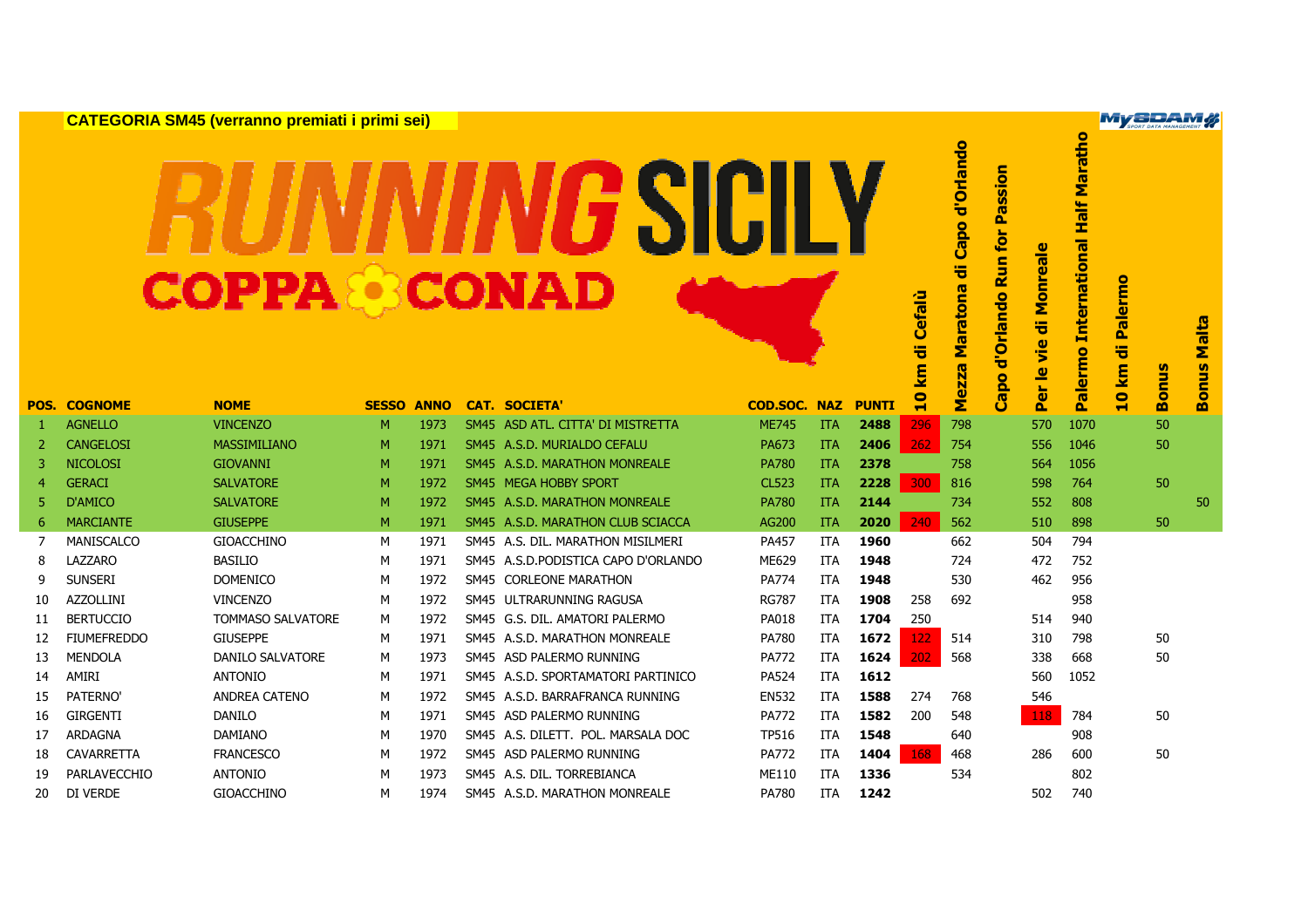| 21 | <b>GROSSO</b>      | <b>GIUSEPPE</b>        | М | 1972 | SM45 A.S. DILETT. ATL.VILLAFRANCA    | ME102        | <b>ITA</b> | 1233 | 260 |     | 103 |     | 870            |     |    |
|----|--------------------|------------------------|---|------|--------------------------------------|--------------|------------|------|-----|-----|-----|-----|----------------|-----|----|
| 22 | <b>TAORMINA</b>    | <b>ROBERTO</b>         | м | 1971 | SM45 A.S.D. MARATHON MONREALE        | <b>PA780</b> | <b>ITA</b> | 1086 |     | 318 | 318 |     | 450            |     |    |
| 23 | <b>VERZI'</b>      | <b>GIUSEPPE</b>        | М | 1970 | SM45 SPORT ETNA OUTDOOR              | CT389        | <b>ITA</b> | 1068 |     | 532 |     |     | 536            |     |    |
| 24 | <b>CIMO</b>        | MASSIMO                | M | 1974 | SM45 CORLEONE MARATHON               | <b>PA774</b> | <b>ITA</b> | 1056 |     | 566 |     | 490 |                |     |    |
| 25 | <b>VILARDI</b>     | <b>GIUSEPPE</b>        | M | 1974 | SM45 A.S.DIL. UNIVERSITAS PA         | PA030        | <b>ITA</b> | 1045 |     |     |     | 1.  | 1044           |     |    |
| 26 | CASSARINO          | ANGELO                 | м | 1971 | SM45 ULTRARUNNING RAGUSA             | <b>RG787</b> | <b>ITA</b> | 822  | 172 | 414 |     |     | 236            |     |    |
| 27 | <b>CONTE</b>       | MAURIZIO               | М | 1970 | SM45 NONSOLOCORSA                    | <b>PA770</b> | <b>ITA</b> | 800  |     |     |     | 322 | 478            |     |    |
| 28 | <b>MOTTA</b>       | <b>GIUSEPPE</b>        | м | 1974 | SM45 A.S.D. MONTI ROSSI NICOLOSI     | CT071        | <b>ITA</b> | 736  |     | 412 |     |     | 324            |     |    |
| 29 | <b>VARESE</b>      | <b>TIZIANO</b>         | м | 1971 | SM45 ASD PALERMO RUNNING             | <b>PA772</b> | <b>ITA</b> | 726  |     | 300 |     |     | 426            |     |    |
| 30 | PALMERI            | ALBERTO PIERPAOLO      | M | 1970 | SM45 A.S.D. MONTI ROSSI NICOLOSI     | CT071        | ITA        | 648  |     | 274 |     |     | 374            |     |    |
| 31 | MONTAGNA           | MARIO                  | м | 1973 | SM45 ASD POLIZIA DI STATO PALERMO    | PA754        | <b>ITA</b> | 628  | 180 | 448 |     |     |                |     |    |
| 32 | <b>SCAGLIONE</b>   | <b>ALBERTO</b>         | м | 1973 | SM45 A.S. DIL. ATL.MONDELLO          | PA023        | <b>ITA</b> | 619  |     |     |     | 456 |                | 163 |    |
| 33 | <b>GIUFFRIDA</b>   | <b>WALTER</b>          | м | 1970 | SM45 A.S.D. PODISTICA PATTESE        |              | <b>ITA</b> | 596  | 134 |     | 86  | 272 |                | 140 | 50 |
| 34 | DI BELLA           | <b>LUIGI</b>           | м | 1971 | SM45 A.S.D. MURIALDO CEFALU          | PA673        | <b>ITA</b> | 581  |     |     |     | 428 |                | 153 |    |
| 35 | DI FRANCO          | <b>MICHELE</b>         | М | 1974 | SM45 A.S.D. CLUB ATLETICA PARTINICO  | PA171        | <b>ITA</b> | 574  | 184 |     |     | 390 |                |     |    |
| 36 | MORTILLARO         | <b>GIOVAN BATTISTA</b> | M | 1970 | SM45 ASD MEDIA@                      | PA453        | <b>ITA</b> | 444  |     |     |     | 158 | 286            |     |    |
| 37 | <b>MOTTA</b>       | <b>GIUSEPPE</b>        | М | 1971 | SM45 POL. MONFORTESE RUNNING         | ME430        | <b>ITA</b> | 414  |     |     | 90  |     | 324            |     |    |
| 38 | <b>SCANCARELLO</b> | PAOLO                  | М | 1974 | SM45 NOW TEAM A.S.D.                 | PA789        | <b>ITA</b> | 377  |     |     |     | 266 |                | 111 |    |
| 39 | <b>PAPARONE</b>    | <b>SALVATORE</b>       | м | 1972 | SM45 A.S.D. PODISTICA CAPO D'ORLANDO | ME629        | <b>ITA</b> | 323  | 216 |     | 107 |     |                |     |    |
| 40 | <b>MERLINO</b>     | <b>GIUSEPPE</b>        | M | 1972 | SM45 A.S. DILETT. G.S.INDOMITA       | <b>ME100</b> | ITA        | 267  | 266 | -1  |     |     |                |     |    |
| 41 | DI CARLO           | <b>GAETANO</b>         | м | 1972 | SM45 RUN CARD                        |              | <b>ITA</b> | 222  |     |     |     | 122 |                | 100 |    |
| 42 | <b>CARRA</b>       | <b>MASSIMO</b>         | M | 1973 | SM45 RUN CARD                        |              | <b>ITA</b> | 180  |     |     |     | 104 | 76             |     |    |
| 43 | <b>PALUMBO</b>     | <b>AGOSTINO</b>        | М | 1974 | SM45 A.S.D. HIMERA MARATHON          |              | <b>ITA</b> | 120  | 58  |     |     |     | 62             |     |    |
| 44 | MIRAGLIA RAINERI   | <b>GAETANO</b>         | M | 1971 | SM45 A.S.D. ATLETICA NEBRODI         | ME659        | <b>ITA</b> | 90   |     |     | 17  | 24  |                | 49  |    |
| 45 | DI BELLA           | <b>VITTORIO</b>        | М | 1972 | SM45 ASD MEDIA@                      | PA453        | <b>ITA</b> | 78   |     |     |     | 70  | $\overline{4}$ |     |    |
| 46 | <b>BONO</b>        | <b>ANTONINO</b>        | м | 1974 | SM45 A.S. DILETT. LA TARTARUGA       | AG503        | <b>ITA</b> | 67   |     | 1   |     |     |                | 66  |    |
| 47 | ISGRO'             | <b>ROBERTO</b>         | M | 1970 | SM45 A.S. DIL. TORREBIANCA           | ME110        | <b>ITA</b> | 62   |     |     | 23  | 8   |                | 31  |    |
| 48 | D'ARPA             | <b>CARLO</b>           | М | 1972 | SM45 ASD MEDIA@                      | PA453        | ITA        | 44   |     |     |     | 32  | 12             |     |    |
| 49 | <b>BRACCO</b>      | <b>MARIO</b>           | м | 1971 | SM45 ASD MEDIA@                      | PA453        | <b>ITA</b> | 11   |     |     |     | 1   |                | 10  |    |
|    |                    |                        |   |      |                                      |              |            |      |     |     |     |     |                |     |    |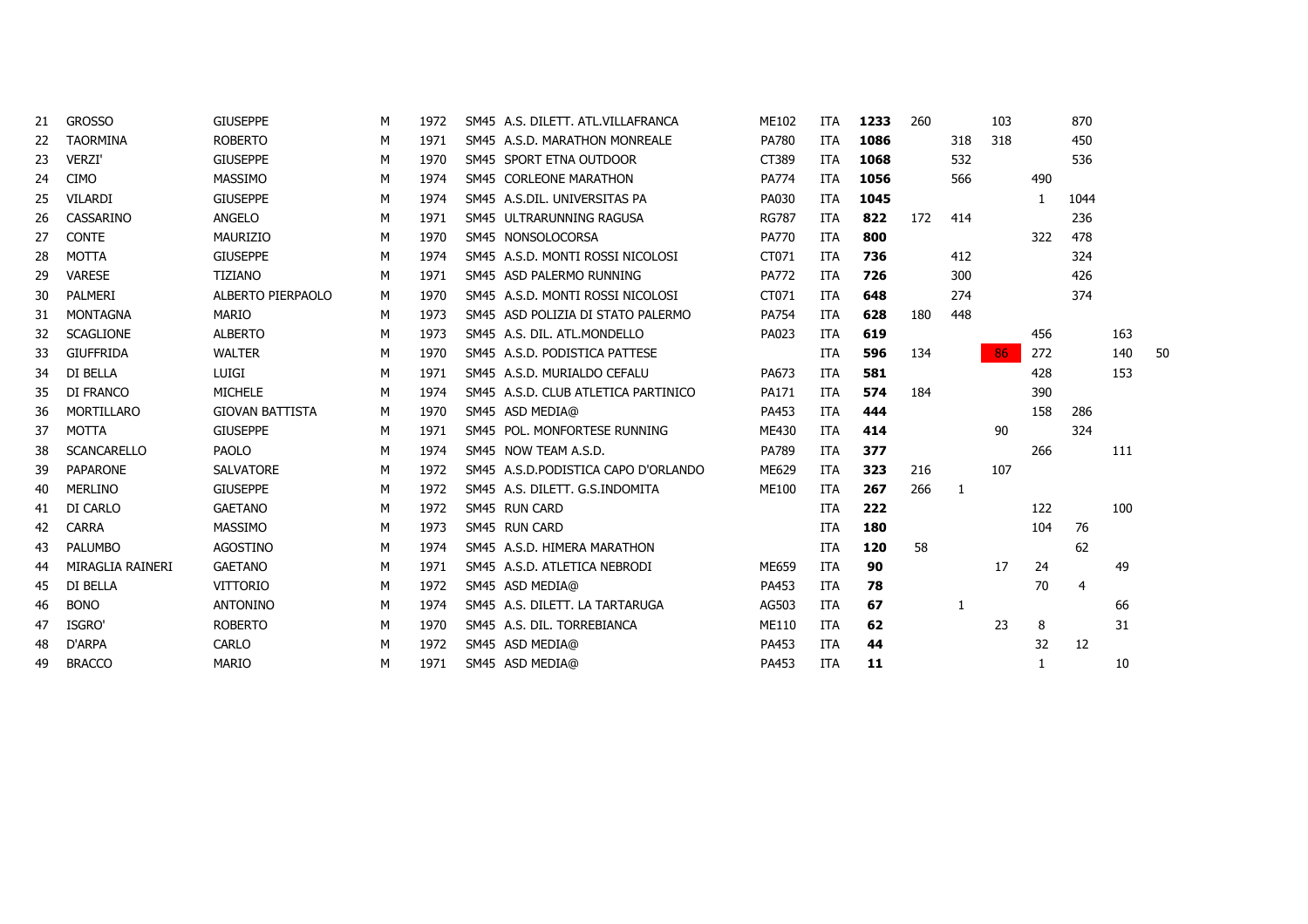**CATEGORIA SM50 (verranno premiati i primi sei)**

## GSICILY

**Palermo International Half Marathon Mezza Maratona di Capo d'Orlando Capo d'Orlando Run for Passion** alermo International **Per le vie di Monreale** 10 km di Palermo **10 km di Palermo POS.**<br> **POS.**<br> **POS.**<br> **POS.**<br> **POS.**<br> **POS.**<br> **POS.**<br> **POS.**<br> **POS.**<br> **POS.**<br> **POS.**<br> **POS.**<br> **POS.**<br> **POS.**<br> **POS.**<br> **POS.**<br> **POS.**<br> **POS.**<br> **POS.**<br> **POS.**<br> **POS.**<br> **POS.**<br> **POS.**<br> **POS.**<br> **POS.**<br> **POS.**<br> **POS.**<br> **POS.** ezza **Bonus**  Capo Per<sup>1</sup> Σ Ä <sup>1</sup> AMMIRATA VITTORIO <sup>M</sup> <sup>1968</sup> SM50 ASD POLIZIA DI STATO PALERMO PA754 ITA **<sup>2340</sup>** <sup>718</sup> <sup>550</sup> <sup>1072</sup> <sup>2</sup> INTRAVAIA ALESSANDRO <sup>M</sup> <sup>1966</sup> SM50 A.S.D. MARATHON MONREALE PA780 ITA **<sup>2180</sup>** <sup>672</sup> <sup>536</sup> <sup>972</sup> <sup>3</sup> GIANNINOTO ENZO <sup>M</sup> <sup>1969</sup> SM50 A.P.D. ULTRARUNNING RAGUSA RG787 ITA **<sup>1890</sup>** <sup>804</sup> <sup>1086</sup> <sup>4</sup> VITRANO GIOVANNI <sup>M</sup> <sup>1965</sup> SM50 ASD POLIZIA DI STATO PALERMO PA754 ITA **<sup>1862</sup>** <sup>282</sup> <sup>568</sup> <sup>1012</sup> <sup>5</sup> ABBATE MICHELE <sup>M</sup> <sup>1968</sup> SM50 ASD PALERMO RUNNING PA772 ITA **<sup>1796</sup>** <sup>206</sup> <sup>626</sup> <sup>264</sup> <sup>856</sup> <sup>50</sup> <sup>6</sup> MARTINO GIUSEPPE <sup>M</sup> <sup>1965</sup> SM50 ASD ATL. CITTA' DI MISTRETTA ME745 ITA **<sup>1750</sup>** <sup>194</sup> <sup>578</sup> <sup>408</sup> <sup>714</sup> <sup>50</sup> <sup>7</sup> ANSELMO ANTONIO <sup>M</sup> <sup>1967</sup> SM50 A.S.D. CLUB ATLETICA PARTINICO PA171 ITA **<sup>1648</sup>** <sup>188</sup> <sup>520</sup> <sup>386</sup> <sup>692</sup> <sup>50</sup> <sup>8</sup> SCELLATO GIUSEPPE <sup>M</sup> <sup>1966</sup> SM50 A.S. DIL. TALIN CLUB NICOSIA EN445 ITA **<sup>1562</sup>** <sup>270</sup> <sup>738</sup> <sup>554</sup> <sup>9</sup> LA MALFA GIUSEPPE <sup>M</sup> <sup>1965</sup> SM50 A.S. DIL. TORREBIANCA ME110 ITA **<sup>1556</sup>** <sup>650</sup> <sup>906</sup> <sup>10</sup> LANDOLINA GIOVANNI <sup>M</sup> <sup>1966</sup> SM50 A.S. DIL. MARATHON MISILMERI ITA **<sup>1522</sup>** <sup>594</sup> <sup>370</sup> <sup>558</sup> <sup>11</sup> DENARO GIOVANNI <sup>M</sup> <sup>1969</sup> SM50 POLISPORTIVA MIMMO FERRITO PA696 ITA **<sup>1446</sup>** <sup>576</sup> <sup>424</sup> <sup>446</sup> <sup>12</sup> CORDARO ANTONINO <sup>M</sup> <sup>1968</sup> SM50 A.S. DIL. TORREBIANCA ME110 ITA **<sup>1394</sup>** <sup>580</sup> <sup>814</sup> <sup>13</sup> SILENO FRANCESCO <sup>M</sup> <sup>1968</sup> SM50 ASD PALERMO RUNNING PA772 ITA **<sup>1388</sup>** <sup>236</sup> <sup>656</sup> <sup>496</sup> <sup>14</sup> VASSALLO PAOLO <sup>M</sup> <sup>1966</sup> SM50 A.S.D. MARATHON MONREALE PA780 ITA **<sup>1384</sup>** <sup>442</sup> <sup>330</sup> <sup>612</sup> <sup>15</sup> SILVIA GREGORIO <sup>M</sup> <sup>1965</sup> SM50 GS ELEUTERO ITA **<sup>1143</sup>** <sup>25</sup> <sup>260</sup> <sup>858</sup> <sup>16</sup> VACCARO ALESSANDRO <sup>M</sup> <sup>1966</sup> SM50 A.S.D. TRINACRIA PALERMO PA592 ITA **<sup>956</sup>** <sup>138</sup> <sup>224</sup> <sup>594</sup> <sup>17</sup> FANARA GIUSEPPE <sup>M</sup> <sup>1968</sup> SM50 ULTRARUNNING RAGUSA RG787 ITA **<sup>920</sup>** <sup>210</sup> <sup>710</sup> <sup>18</sup> MELITA SEBASTIANO <sup>M</sup> <sup>1969</sup> SM50 ETNA RUNNING ASD CT576 ITA **<sup>883</sup>** <sup>1</sup> <sup>882</sup> <sup>19</sup> LAQUATRA MARCELLO <sup>M</sup> <sup>1967</sup> SM50 G.S. DIL. AMATORI PALERMO PA018 ITA **<sup>836</sup>** <sup>328</sup> <sup>508</sup> <sup>20</sup> D'ALCAMO GAETANO <sup>M</sup> <sup>1967</sup> SM50 A.S.D. MARATHON MONREALE PA780 ITA **<sup>762</sup>** <sup>350</sup> <sup>412</sup>

**MySDAM#** 

**Half Maratho** 

Capo d'Orlando

气

Maratona

d'Orlando Run for Passion

le vie di Monreale

**Bonus Malta**

onus

m

**Malta**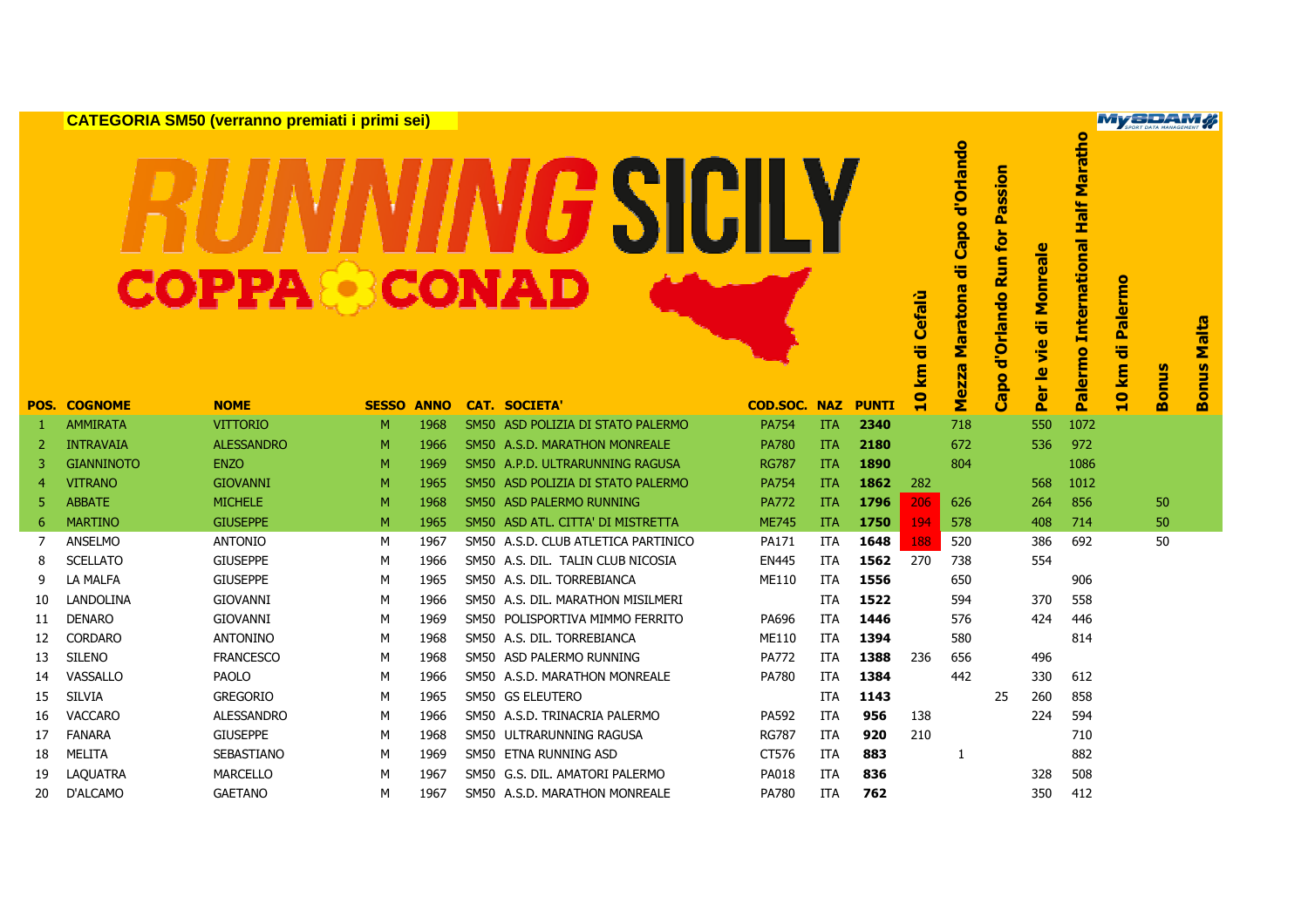|           | MANISCALCO        | <b>SALVATORE</b> | м | 1965 | SM50 NOW TEAM A.S.D.                | PA789        | ITA        | 734 | 124 |     |    |     | 610 |     |    |
|-----------|-------------------|------------------|---|------|-------------------------------------|--------------|------------|-----|-----|-----|----|-----|-----|-----|----|
| <b>22</b> | BERLIOZ           | <b>MARCO</b>     | M | 1967 | SM50 RUNCARD                        |              | <b>ITA</b> | 670 |     |     |    | 304 | 366 |     |    |
| 23        | <b>MANNO</b>      | MAURIZIO         | M | 1968 | SM50 A.S.D. MARATHON MONREALE       | <b>PA780</b> | ITA        | 640 | 92  |     | 70 | 152 | 346 | 50  |    |
| 24        | LUPO              | <b>ROSARIO</b>   | M | 1969 | SM50 DELTA SPEDIZIONI               | GE140        | ITA        | 612 | 198 |     |    | 414 |     |     |    |
| 25        | PILLITTERI        | ANGELO           | м | 1968 | SM50 G.S. DIL. AMATORI PALERMO      | <b>PA018</b> | ITA        | 588 |     |     |    | 282 | 306 |     |    |
| 26        | VITELLARO         | <b>ROBERTO</b>   | M | 1965 | SM50 RUNCARD                        |              | <b>ITA</b> | 522 | 86  | 176 |    |     | 260 |     |    |
| 27        | <b>MESSINA</b>    | ALFIO            | м | 1965 | SM50 ETNA RUNNING ASD               | CT576        | <b>ITA</b> | 521 |     |     | 77 |     | 444 |     |    |
| 28        | CAMPAGNA          | <b>IGNAZIO</b>   | м | 1969 | SM50 ASD TERMINI BIKE & TRAIL       | 9000350      | ITA        | 482 | 186 | 246 |    |     |     |     | 50 |
| -29       | PORRACCHIO        | <b>ANTONIO</b>   | M | 1966 | SM50 RUNCARD                        |              | ITA        | 424 |     |     |    | 180 | 244 |     |    |
| 30        | MAGGIO            | <b>ANTONINO</b>  | м | 1968 | SM50 A.S. DIL. TALIN CLUB NICOSIA   | <b>EN445</b> | ITA        | 346 |     | 20  |    | 218 |     | 108 |    |
| 31        | <b>MERCADANTE</b> | <b>IGNAZIO</b>   | м | 1968 | SM50 A.S. DIL. POL. ATL. BAGHERIA   | PA021        | <b>ITA</b> | 160 | 66  |     |    | 94  |     |     |    |
| 32        | GANGI DINO        | <b>ANTONINO</b>  | M | 1965 | SM50 RUNCARD                        |              | ITA        | 157 |     |     |    | 80  |     | 77  |    |
| 33        | <b>BERTUCCIO</b>  | <b>ALBERTO</b>   | м | 1967 | SM50 A.S. DIL. FIDIPPIDE MESSINA    | ME512        | <b>ITA</b> | 123 |     |     | 63 |     |     | 60  |    |
| 34        | ADDAMO            | <b>MASINO</b>    | M | 1965 | SM50 A.S.D. CLUB ATLETICA PARTINICO |              | ITA        | 122 | 30  |     |    | 92  |     |     |    |
|           |                   |                  |   |      |                                     |              |            |     |     |     |    |     |     |     |    |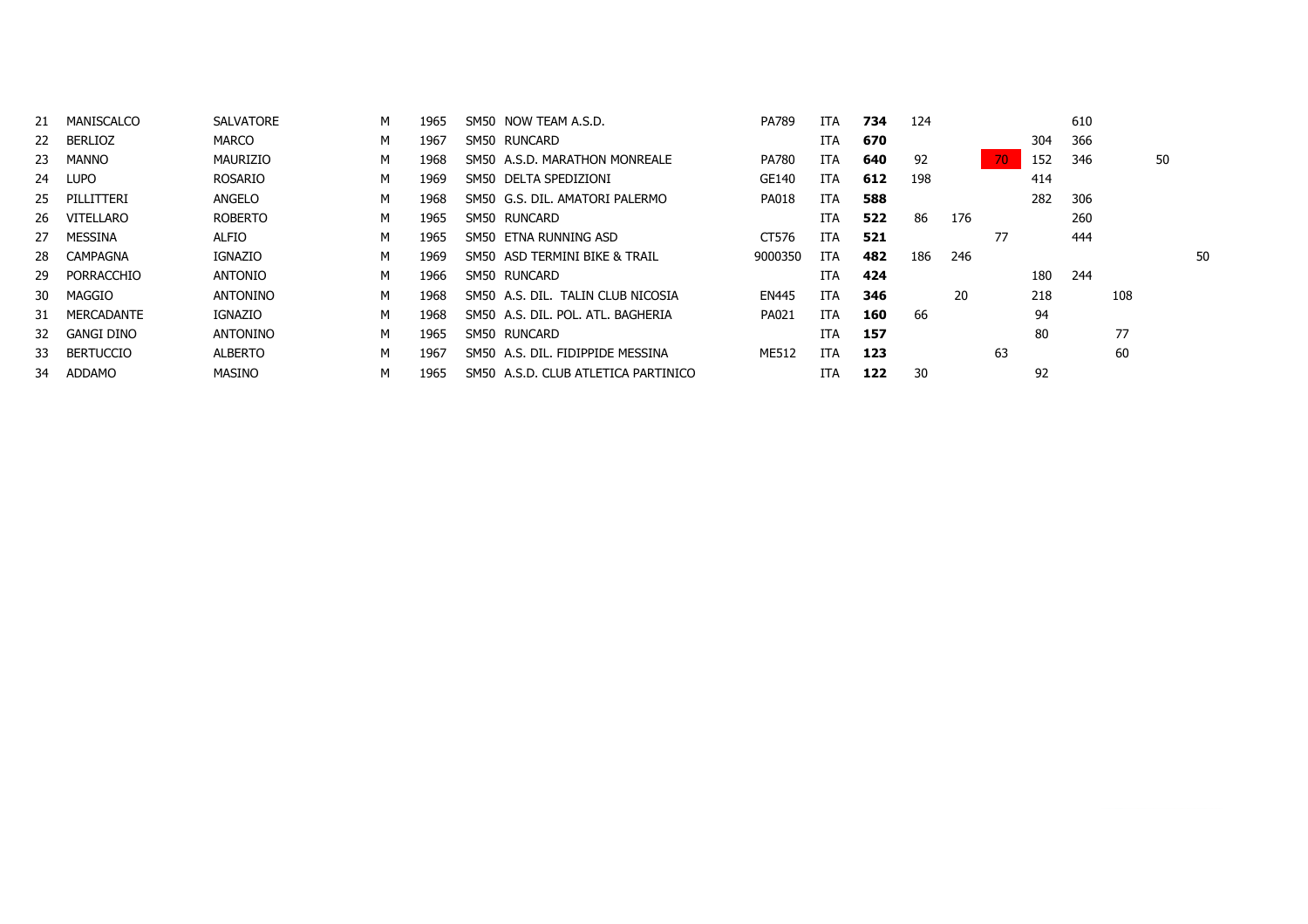**CATEGORIA SM55 (verranno premiati i primi tre)**

## **GSICILY**

|    |                     | <u>on't Loomin oliloo (verranno preniida i prinin a of</u> |              |             |                                   |                     |            |              |              |                                        |                                                          |                                          | $\overline{\bullet}$                     |                           | SPORT DATA MANAGEMENT |                |
|----|---------------------|------------------------------------------------------------|--------------|-------------|-----------------------------------|---------------------|------------|--------------|--------------|----------------------------------------|----------------------------------------------------------|------------------------------------------|------------------------------------------|---------------------------|-----------------------|----------------|
|    |                     | <b>COPPA CONAD</b>                                         |              |             | SIU                               |                     |            |              | km di Cefalù | po d'Orlando<br>ㅎ<br>Maratona<br>Mezza | Passion<br>for<br>$\mathbf{S}$<br>≃<br>d'Orlando<br>Capo | Monreale<br>ㅎ<br>$\frac{1}{2}$<br>Per le | <b>International Half Marath</b><br>ermo | <b>Palermo</b><br>ㅎ<br>km | <b>Bonus</b>          | Malta<br>nus   |
|    | <b>POS. COGNOME</b> | <b>NOME</b>                                                | <b>SESSO</b> | <b>ANNO</b> | <b>CAT. SOCIETA'</b>              | <b>COD.SOC. NAZ</b> |            | <b>PUNTI</b> | $\mathbf{a}$ |                                        |                                                          |                                          | <b>Dal</b>                               | $\bullet$<br>Ħ            |                       | $\overline{8}$ |
| 1  | <b>GANDOLFO</b>     | <b>VINCENZO</b>                                            | M            | 1964        | SM55 A.S.D. MURIALDO CEFALU       | PA673               | <b>ITA</b> | 2306         | 264          | 752                                    |                                                          | 562                                      | 942                                      |                           | 50                    |                |
| 2  | <b>BUARNE</b>       | <b>ROSARIO</b>                                             | M            | 1963        | SM55 A.S.D. MARATHON MONREALE     | <b>PA780</b>        | <b>ITA</b> | 2168         | 226          | 680                                    |                                                          | 508                                      | 930                                      |                           | 50                    |                |
| 3  | <b>SANGHEZ</b>      | <b>ANTONINO</b>                                            | M            | 1964        | SM55 A.S.D. MARATHON MONREALE     | <b>PA780</b>        | <b>ITA</b> | 2042         |              | 664                                    |                                                          | 492                                      | 886                                      |                           |                       |                |
| 4  | <b>MAGNOLIA</b>     | <b>GIUSEPPE</b>                                            | M            | 1962        | SM55 A.S.D. MARATHON MONREALE     | PA780               | <b>ITA</b> | 1692         |              | 554                                    |                                                          | 384                                      | 754                                      |                           |                       |                |
| 5  | <b>CRISAFULLI</b>   | <b>GIOVANNI</b>                                            | м            | 1964        | SM55 A.S.D. PODISTICA MESSINA     | ME591               | <b>ITA</b> | 1632         |              | 686                                    |                                                          |                                          | 946                                      |                           |                       |                |
| 6  | <b>AMATO</b>        | <b>ELIO</b>                                                | м            | 1960        | SM55 A.S.DIL. UNIVERSITAS PA      | PA030               | <b>ITA</b> | 1606         |              |                                        |                                                          | 548                                      | 1058                                     |                           |                       |                |
| 7  | <b>BRUNO</b>        | <b>GIOACCHINO</b>                                          | M            | 1961        | SM55 A.S. DIL. MARATHON ALTOFONTE | PA290               | <b>ITA</b> | 1534         |              | 642                                    |                                                          |                                          | 892                                      |                           |                       |                |
| 8  | <b>PISTORINO</b>    | <b>MASSIMO</b>                                             | м            | 1963        | SM55 A.S. DIL. TORREBIANCA        | ME110               | <b>ITA</b> | 1522         |              | 648                                    |                                                          |                                          | 874                                      |                           |                       |                |
| 9  | PRUITI CIARELLO     | <b>ALESSANDRO</b>                                          | M            | 1964        | SM55 A.S.D. ATLETICA NEBRODI      | ME659               | ITA        | 1504         |              | 632                                    |                                                          |                                          | 872                                      |                           |                       |                |
| 10 | <b>INCHIAPPA</b>    | <b>ANTONINO</b>                                            | M            | 1962        | SM55 A.S. DIL. MARATHON ALTOFONTE | PA290               | <b>ITA</b> | 1464         | 174          | 464                                    |                                                          | 348                                      | 602                                      |                           | 50                    |                |
| 11 | <b>CANNOVA</b>      | <b>MAURIZIO</b>                                            | м            | 1962        | SM55 G.S. DIL. AMATORI PALERMO    | PA018               | ITA        | 1444         | 196          |                                        |                                                          | 412                                      | 836                                      |                           |                       |                |
| 12 | <b>SGAMMEGLIA</b>   | <b>ADOLFO</b>                                              | M            | 1964        | SM55 A.S.D. ATLETICA CANICATTI    | AG463               | <b>ITA</b> | 1326         |              | 536                                    |                                                          |                                          | 790                                      |                           |                       |                |
| 13 | DE CARO             | <b>IGNAZIO</b>                                             | м            | 1963        | SM55 G.S. DIL. AMATORI PALERMO    | PA018               | ITA        | 1294         |              | 422                                    |                                                          | 362                                      | 510                                      |                           |                       |                |
| 14 | <b>MAZZARA</b>      | <b>ALBERTO</b>                                             | M            | 1962        | SM55 NONSOLOCORSA                 | <b>PA770</b>        | ITA        | 1276         |              |                                        |                                                          | 420                                      | 806                                      |                           |                       | 50             |
| 15 | <b>PROFITA</b>      | <b>GIUSEPPE</b>                                            | м            | 1964        | SM55 A.S.D. HIMERA MARATHON       |                     | <b>ITA</b> | 1250         | 144          | 424                                    |                                                          |                                          | 682                                      |                           |                       |                |
| 16 | <b>CRIMENTI</b>     | <b>ELIO</b>                                                | M            | 1964        | SM55 G.S. DIL. AMATORI PALERMO    | PA018               | <b>ITA</b> | 1228         |              | 406                                    |                                                          | 274                                      | 548                                      |                           |                       |                |
| 17 | <b>MANGANO</b>      | <b>ANTONIO</b>                                             | M            | 1964        | SM55 A.S.D. ATLETICA NEBRODI      | ME659               | <b>ITA</b> | 1172         |              | 494                                    |                                                          |                                          | 678                                      |                           |                       |                |
| 18 | <b>GIALLOMBARDO</b> | MAURIZIO                                                   | M            | 1961        | SM55 A.S.D. ATLETICA NEBRODI      | ME659               | ITA        | 1138         |              | 540                                    |                                                          |                                          | 598                                      |                           |                       |                |
| 19 | <b>CAMPO</b>        | <b>MARIANO</b>                                             | м            | 1964        | SM55 A.S. DIL. TORREBIANCA        | ME110               | <b>ITA</b> | 1138         |              | 328                                    |                                                          |                                          | 810                                      |                           |                       |                |
| 20 | <b>TROIA</b>        | <b>GIOVANNI</b>                                            | м            | 1960        | SM55 ASD PALERMO RUNNING          | PA772               | ITA        | 1034         |              |                                        |                                                          | 372                                      | 662                                      |                           |                       |                |
|    |                     |                                                            |              |             |                                   |                     |            |              |              |                                        |                                                          |                                          |                                          |                           |                       |                |

**MySDAM#** 

nus Malta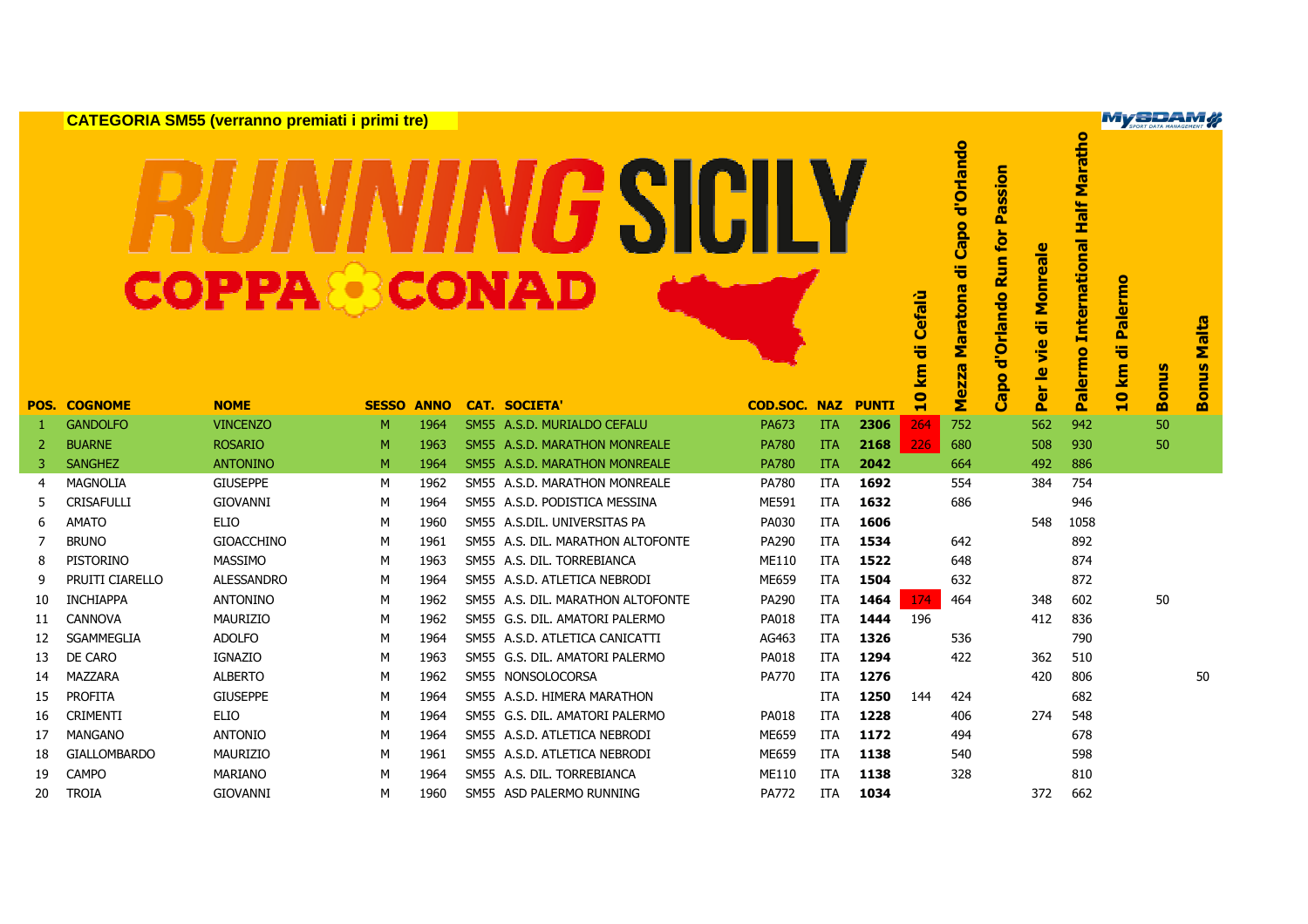| 21  | <b>FARINATO</b>           | <b>GIUSEPPE</b>    | м | 1961 | SM55 A.S.D. ATLETICA SICILIA         | CT689        | ITA.       | 854 | 276 |     |    | 578 |     |     |
|-----|---------------------------|--------------------|---|------|--------------------------------------|--------------|------------|-----|-----|-----|----|-----|-----|-----|
| 22  | CAPOLINGUA                | GIANFRANCO         | м | 1960 | SM55 A.S.D.PODISTICA CAPO D'ORLANDO  | ME629        | ITA.       | 776 | 40  |     |    | 222 | 514 |     |
| 23  | D'ARRIGO                  | <b>FRANCESCO</b>   | м | 1962 | SM55 A.S.D. SPORTAMATORI PARTINICO   | <b>PA524</b> | ITA.       | 774 |     |     |    | 278 | 496 |     |
| 24  | STANCAMPIANO              | <b>VINCENZO</b>    | м | 1962 | SM55 A.S.D. ATLETICA NEBRODI         | ME659        | ITA.       | 752 |     | 298 |    |     | 454 |     |
| 25  | ALIA                      | <b>EMIRO</b>       | м | 1964 | SM55 G.S. DIL. AMATORI PALERMO       | <b>PA018</b> | <b>ITA</b> | 638 |     |     |    | 442 | 196 |     |
| 26  | <b>FERRAROTTO</b>         | CARLO              | м | 1964 | SM55 A.S. DIL. TORREBIANCA           | ME110        | <b>ITA</b> | 636 |     | 282 |    |     | 354 |     |
| 27  | <b>GAGLIARDO BRIUCCIA</b> | <b>GIANFRANCO</b>  | м | 1964 | SM55 A.S.DIL. PALERMO H. 13,30       | PA160        | <b>ITA</b> | 572 | 56  | 164 |    |     | 352 |     |
| 28  | TERESI                    | <b>GIUSEPPE</b>    | м | 1962 | SM55 A.S.D. HIMERA MARATHON          |              | ITA.       | 516 | 158 | 358 |    |     |     |     |
| 29  | ZEFERINO                  | <b>SALVATORE</b>   | м | 1964 | SM55 A.S.D. SPORTAMATORI PARTINICO   | <b>PA524</b> | <b>ITA</b> | 316 | 84  |     |    | 210 | -22 |     |
| 30. | ALOSI                     | <b>MARCO MARIA</b> | м | 1963 | SM55 ETNA RUNNING ASD                | CT576        | <b>ITA</b> | 272 |     | 168 |    |     | 104 |     |
| 31  | MESSINA                   | <b>FABIO</b>       | м | 1963 | SM55 ASD MEDIA@                      | PA453        | <b>ITA</b> | 236 |     | 138 |    | 98  |     |     |
|     | 32 CASTIGLIONE            | BIAGIO             | м | 1963 | SM55 RUN CARD                        |              | ITA        | 191 |     |     | 52 |     |     | 139 |
| 33. | VALENTI                   | <b>GAETANO</b>     | м | 1964 | SM55 A.S.D. PODISTICA CAPO D'ORLANDO | ME629        | <b>ITA</b> | 110 | 16  |     |    | 62  | 32  |     |
| 34  | <b>CORSARO</b>            | <b>UMBERTO</b>     | м | 1964 | SM55 ASD PALERMO RUNNING             | <b>PA772</b> | <b>ITA</b> | 93  | 34  |     |    | 58  |     |     |
|     |                           |                    |   |      |                                      |              |            |     |     |     |    |     |     |     |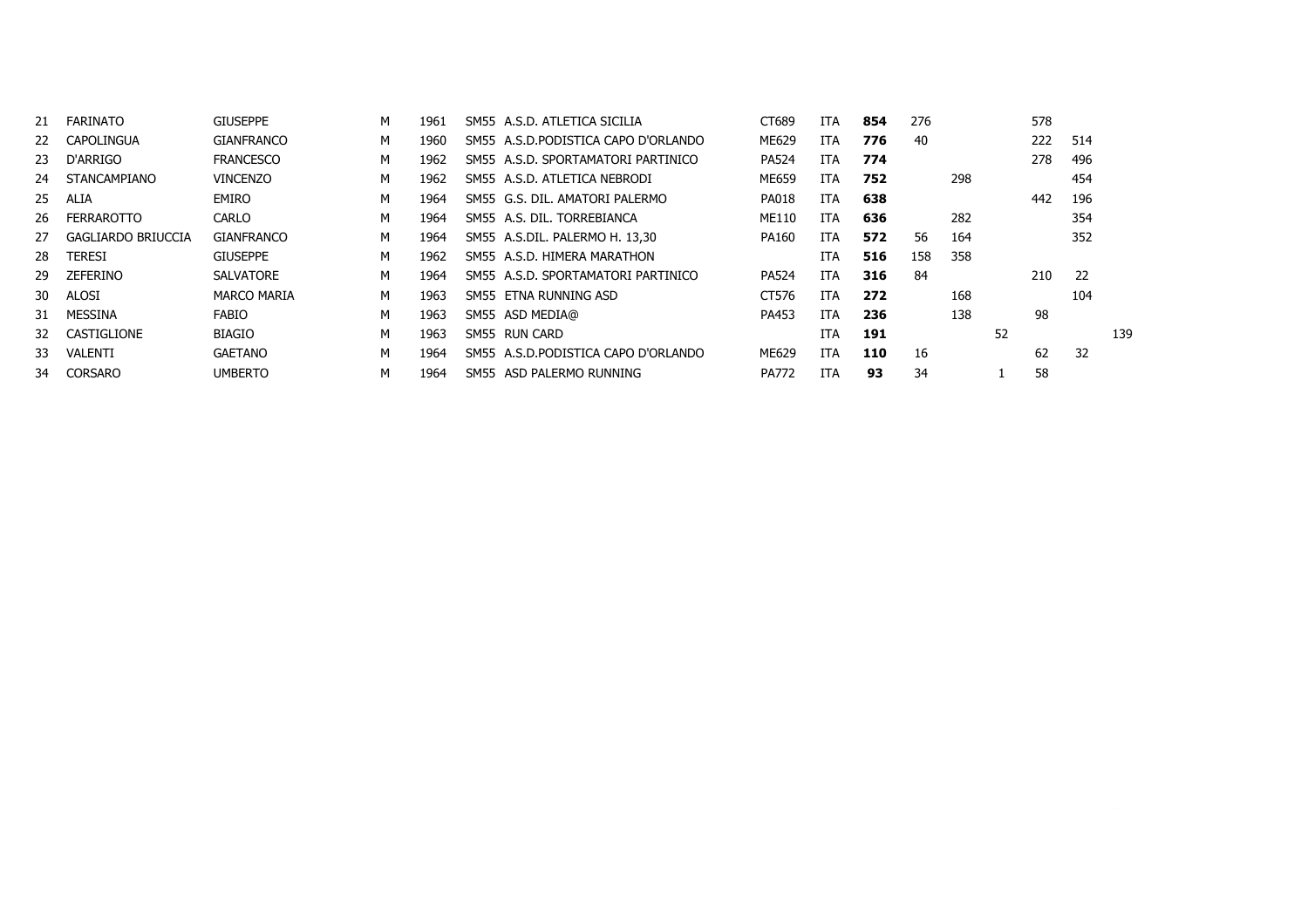|                |                     | <b>CATEGORIA SM60 (verranno premiati i primi tre)</b> |                   |      |                                     |                     |            |              |                |                                          |                                                   |                           |                                                           | <b>MySDAM#</b>               |              |                       |
|----------------|---------------------|-------------------------------------------------------|-------------------|------|-------------------------------------|---------------------|------------|--------------|----------------|------------------------------------------|---------------------------------------------------|---------------------------|-----------------------------------------------------------|------------------------------|--------------|-----------------------|
|                |                     | <b>COPPA &amp; CONAD</b>                              |                   |      | SIL                                 |                     |            |              | di Cefalù<br>E | Capo d'Orlando<br>ㅎ<br>Maratona<br>Mezza | Passion<br>for<br><b>Run</b><br>d'Orlando<br>Capo | vie di Monreale<br>Per le | $\overline{\bullet}$<br>Palermo International Half Marath | ermo<br>$\bar{a}$<br>ㅎ<br>km | <b>Bonus</b> | Malta<br><b>Bonus</b> |
|                | <b>POS. COGNOME</b> | <b>NOME</b>                                           | <b>SESSO ANNO</b> |      | <b>CAT. SOCIETA</b>                 | <b>COD.SOC. NAZ</b> |            | <b>PUNTI</b> | $\mathbf{a}$   |                                          |                                                   |                           |                                                           | $\bullet$<br>$\blacksquare$  |              |                       |
| -1             | <b>PASSAFIUME</b>   | <b>GIUSEPPE</b>                                       | M                 | 1958 | SM60 ASD G.S. VIGILI URBANI PALERMO |                     | <b>ITA</b> | 1332         | 100            | 434                                      |                                                   | 234                       | 614                                                       |                              | 50           |                       |
| $\overline{2}$ | <b>FEROTTI</b>      | <b>GIOVANNI</b>                                       | M                 | 1955 | SM60 A.S. DIL. MARATHON ALTOFONTE   | PA290               | <b>ITA</b> | 1218         |                |                                          |                                                   | 436                       | 782                                                       |                              |              |                       |
| 3              | <b>CARATOZZOLO</b>  | <b>ETTORE</b>                                         | M                 | 1957 | SM60 A.S.D. HIMERA MARATHON         |                     | <b>ITA</b> | 1180         | 234            | 454                                      |                                                   | 422                       | 254                                                       |                              | 50           |                       |
| $\overline{4}$ | <b>MACCA</b>        | <b>GIOVANNI</b>                                       | M                 | 1957 | SM60 ASD NO AL DOPING RAGUSA        | <b>RG262</b>        | <b>ITA</b> | 1166         | 108            | 404                                      |                                                   | 186                       | 476                                                       |                              | 50           | 50                    |
| 5              | <b>BILLECI</b>      | <b>GIOVANNI</b>                                       | М                 | 1955 | SM60 NONSOLOCORSA                   | PA770               | ITA        | 1164         |                | 376                                      |                                                   | 300                       | 488                                                       |                              |              |                       |
| 6              | <b>GERBINO</b>      | SALVATORE                                             | M                 | 1959 | SM60 A.S.D. ATLETICA NEBRODI        | ME659               | <b>ITA</b> | 990          |                | 394                                      |                                                   |                           | 596                                                       |                              |              |                       |
| 7              | D'IPPOLITO          | <b>GIOVANNI</b>                                       | M                 | 1955 | SM60 A.S. DIL. MARATHON MISILMERI   | PA457               | <b>ITA</b> | 966          |                |                                          |                                                   | 276                       | 690                                                       |                              |              |                       |
| 8              | LO IACONO           | <b>IGNAZIO</b>                                        | M                 | 1955 | SM60 A.S.D. MARATHON MONREALE       | <b>PA780</b>        | <b>ITA</b> | 906          |                | 256                                      |                                                   | 216                       | 434                                                       |                              |              |                       |
| 9              | <b>LUCIA</b>        | <b>ANTONINO</b>                                       | M                 | 1958 | SM60 A.S. DIL. MARATHON ALTOFONTE   | PA290               | <b>ITA</b> | 834          |                |                                          |                                                   | 254                       | 580                                                       |                              |              |                       |
| 10             | <b>SCOLARO</b>      | <b>DOMENICO</b>                                       | M                 | 1958 | SM60 A.S. DIL. TORREBIANCA          | ME110               | <b>ITA</b> | 674          |                | 314                                      |                                                   |                           | 360                                                       |                              |              |                       |
| 11             | <b>BIUNDO</b>       | <b>IGNAZIO</b>                                        | M                 | 1959 | SM60 G.S. DIL. AMATORI PALERMO      | PA018               | ITA        | 630          |                |                                          |                                                   | 214                       | 416                                                       |                              |              |                       |
| 12             | MASCELLINO          | <b>CESARE</b>                                         | М                 | 1957 | SM60 RUN CARD                       |                     | <b>ITA</b> | 548          | 140            |                                          |                                                   | 294                       |                                                           | 114                          |              |                       |
| 13             | <b>VOLPE</b>        | <b>SANDRO</b>                                         | M                 | 1958 | SM60 A.S.DIL. PALERMO H. 13,30      | PA160               | <b>ITA</b> | 447          |                | 334                                      |                                                   |                           |                                                           | 113                          |              |                       |
| 14             | LAURETTA            | <b>CALOGERO</b>                                       | M                 | 1959 | SM60 A.S.D. MARATHON CLUB SCIACCA   | AG200               | <b>ITA</b> | 380          | 96             | 284                                      |                                                   |                           |                                                           |                              |              |                       |
| 15             | MAZZOLA             | <b>FRANCESCO PAOLO</b>                                | M                 | 1959 | SM60 A.S. DIL. ATL.MONDELLO         | PA023               | <b>ITA</b> | 342          |                |                                          |                                                   | 26                        | 316                                                       |                              |              |                       |
| 16             | <b>BARTOLONE</b>    | MAURIZIO                                              | M                 | 1955 | SM60 A.S.D. TRINACRIA PALERMO       | PA592               | <b>ITA</b> | 324          | 74             |                                          |                                                   | 250                       |                                                           |                              |              |                       |
| 17             | PARRINELLO          | <b>AGOSTINO</b>                                       | M                 | 1955 | SM60 A.S.D. HIMERA MARATHON         |                     | <b>ITA</b> | 322          | 116            |                                          |                                                   | 206                       |                                                           |                              |              |                       |
| 18             | <b>TERENZIO</b>     | <b>GIUSEPPE</b>                                       | M                 | 1957 | SM60 ASD POLISPORTIVA PEGASO ATHLET | PA766               | ITA        | 293          | 162            |                                          |                                                   |                           |                                                           | 131                          |              |                       |
| 19             | <b>LUCCI</b>        | <b>GIUSEPPE</b>                                       | M                 | 1958 | SM60 ASD PALERMO RUNNING            | <b>PA772</b>        | <b>ITA</b> | 268          |                | 118                                      |                                                   |                           | 150                                                       |                              |              |                       |
| 20             | <b>GAROZZO</b>      | <b>FRANCESCO</b>                                      | M                 | 1956 | SM60 ETNA RUNNING ASD               | CT576               | <b>ITA</b> | 267          |                |                                          | 47                                                |                           | 220                                                       |                              |              |                       |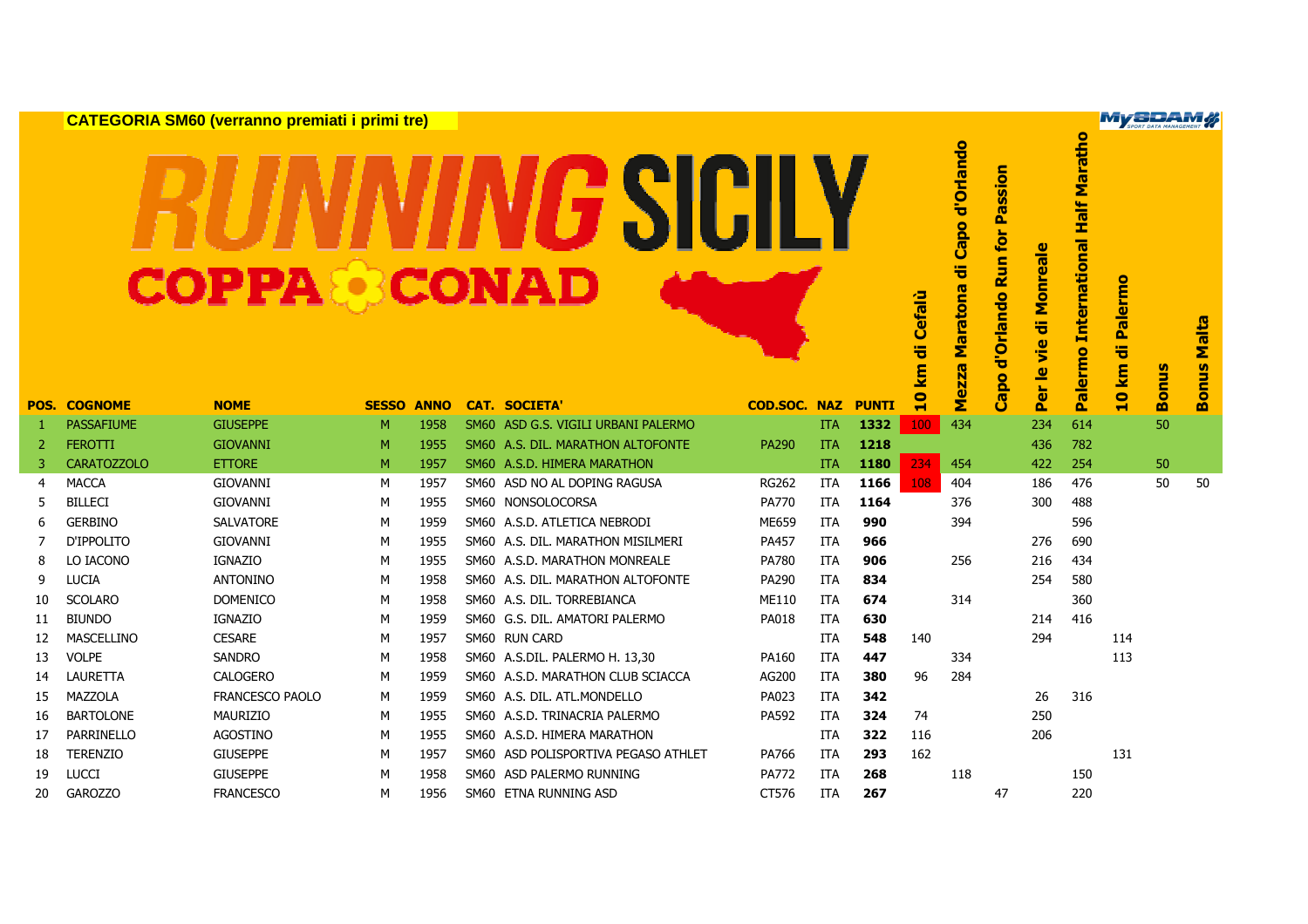|    | ANDREOZZI | <b>FILIPPO</b> | 1957 | SM60 A.S.D. POL. PALME | PA019 | ITA        | 205 | 136 |     | 69 |
|----|-----------|----------------|------|------------------------|-------|------------|-----|-----|-----|----|
| 22 | PURPURA   | PIETRO         | 1958 | SM60 ASD MEDIA@        | PA453 | <b>ITA</b> | 162 | 96  | -66 |    |
| 23 | GIAMBRONE | CALOGERO       | 1959 | SM60 ASD MEDIA@        | PA453 | ITA        | 132 |     | -60 |    |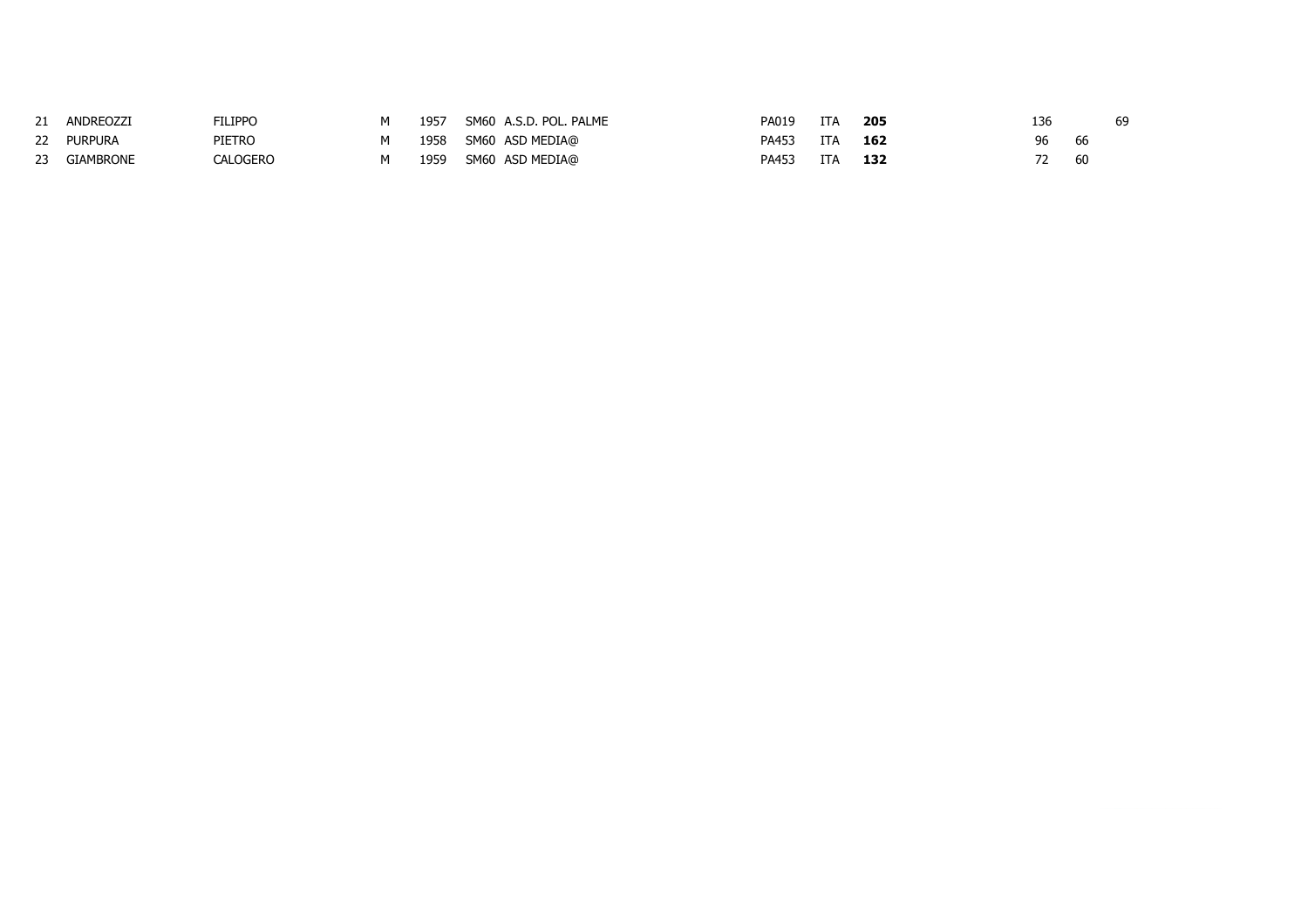|      |                     | <b>CATEGORIA SM65 (verranno premiati i primi tre)</b> |              |             |             |                                  |              |            |              |                          |                                                    |                                                               |                                                        |                                                        | My SPORT DATA MARAGEMENT   |              |                                        |
|------|---------------------|-------------------------------------------------------|--------------|-------------|-------------|----------------------------------|--------------|------------|--------------|--------------------------|----------------------------------------------------|---------------------------------------------------------------|--------------------------------------------------------|--------------------------------------------------------|----------------------------|--------------|----------------------------------------|
|      |                     | <b>COPPA&amp;CONAD</b>                                |              |             |             |                                  |              |            |              | Cefalù<br>ㅎ<br><b>la</b> | d'Orlando<br>Capo<br>ㅎ<br>Maratona<br><b>Mezza</b> | assion<br><u>Δ.</u><br>for<br><b>Run</b><br>d'Orlando<br>Capo | reale<br>Mon<br>ᄫ<br><u>je</u><br>$\overline{\bullet}$ | <b>Half Maratho</b><br><b>International</b><br>Palermo | Palermo<br>œ<br>ত<br>10 km | <b>Bonus</b> | <b>Malta</b><br>$\mathbf{v}$<br>s<br>Е |
| POS. | <b>COGNOME</b>      | <b>NOME</b>                                           | <b>SESSO</b> | <b>ANNO</b> |             | <b>CAT. SOCIETA'</b>             | COD.SOC.     | <b>NAZ</b> | <b>PUNTI</b> | $\overline{\mathbf{a}}$  |                                                    |                                                               | Per                                                    |                                                        |                            |              | $\overline{8}$                         |
|      | <b>MANGALAVITI</b>  | <b>LUCIO</b>                                          | M            | 1951        | <b>SM65</b> | ASD ATL, CITTA' DI MISTRETTA     | <b>ME745</b> | <b>ITA</b> | 1190         | 152                      | 372                                                |                                                               | 320                                                    | 448                                                    |                            | 50           |                                        |
| 2    | <b>CALTABIANO</b>   | <b>GIUSEPPE</b>                                       | M            | 1953        |             | SM65 A.S.DIL. UNIVERSITAS PA     | <b>PA030</b> | <b>ITA</b> | 944          | 164                      |                                                    |                                                               |                                                        | 780                                                    |                            |              |                                        |
| 3    | <b>LA ROSA</b>      | <b>ANTONINO</b>                                       | M            | 1954        |             | SM65 A.S.D. HIMERA MARATHON      |              | <b>ITA</b> | 358          | 76                       |                                                    |                                                               |                                                        | 282                                                    |                            |              |                                        |
| 4    | <b>MACALUSO</b>     | <b>VITTORIO</b>                                       | M            | 1950        |             | SM65 A.S.D. MARATHON MONREALE    | <b>PA780</b> | <b>ITA</b> | 326          |                          | 124                                                |                                                               | 102                                                    | 100                                                    |                            |              |                                        |
| 5    | <b>REGINA</b>       | <b>SALVATORE</b>                                      | M            | 1951        | <b>SM65</b> | ASD ATL. CITTA' DI MISTRETTA     | <b>ME745</b> | ITA        | 288          |                          |                                                    | 68                                                            | 220                                                    |                                                        |                            |              |                                        |
| 6    | VASSALLO            | <b>ANTONINO</b>                                       | м            | 1953        |             | SM65 A.S.D. MARATHON MONREALE    | <b>PA780</b> | <b>ITA</b> | 242          |                          |                                                    |                                                               | 192                                                    | 50                                                     |                            |              |                                        |
|      | MANIACI             |                                                       |              | 1953        |             | SM65 ASD MEDIA@                  | PA453        | <b>ITA</b> | 173          |                          |                                                    |                                                               | 112                                                    |                                                        | 61                         |              |                                        |
|      |                     | <b>STEFANO</b>                                        | M            |             |             |                                  |              |            |              |                          |                                                    |                                                               |                                                        |                                                        |                            |              |                                        |
| 8    | <b>SCIACCHITANO</b> | <b>FRANCESCO</b>                                      | M            | 1953        |             | SM65 A.S. DILETT, G.S.ATL.MAZARA | <b>TP400</b> | <b>ITA</b> | 44           |                          | 8                                                  |                                                               |                                                        | 36                                                     |                            |              |                                        |